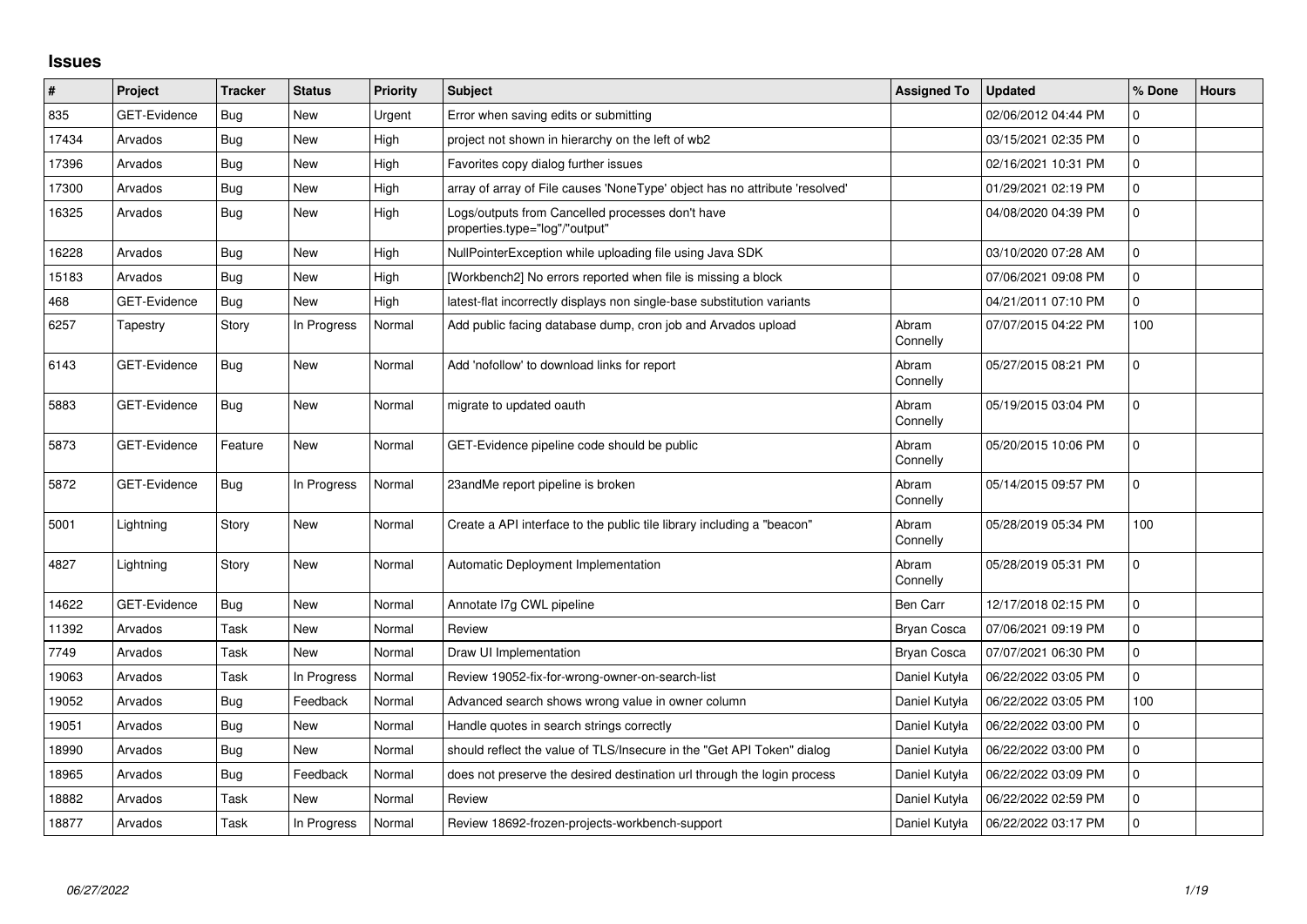| #     | Project      | <b>Tracker</b> | <b>Status</b> | <b>Priority</b> | <b>Subject</b>                                                                                                        | <b>Assigned To</b>  | <b>Updated</b>      | % Done      | <b>Hours</b> |
|-------|--------------|----------------|---------------|-----------------|-----------------------------------------------------------------------------------------------------------------------|---------------------|---------------------|-------------|--------------|
| 18706 | Arvados      | Task           | In Progress   | Normal          | Review<br>18594-Collection-Advanced-Menu-is-trying-to-fetch-User-record-with-collection-<br>uuid                      | Daniel Kutyła       | 02/03/2022 03:40 PM | 0           |              |
| 18692 | Arvados      | Feature        | In Progress   | Normal          | Frozen projects workbench support                                                                                     | Daniel Kutyła       | 06/22/2022 03:17 PM | 0           |              |
| 18225 | Arvados      | Task           | In Progress   | Normal          | Review 18207-Workbench2-is-not-clearing-the-project-content-when-switching                                            | Daniel Kutyła       | 01/06/2022 03:51 PM | 0           |              |
| 17555 | Arvados      | Task           | In Progress   | Normal          | Review<br>16971-Issues-with-Project-and-Collection-name-description-not-being-saved-sh<br>own                         | Daniel Kutyła       | 06/24/2021 08:21 PM | 0           |              |
| 17403 | Arvados      | Task           | In Progress   | Normal          | Review 17337-files-not-visible-in-arvados                                                                             | Daniel Kutyła       | 03/31/2021 03:23 PM | 0           |              |
| 16329 | Arvados      | Bug            | <b>New</b>    | Normal          | Inconsistent upload behavior between wb1 and wb2                                                                      | Daniel Kutyła       | 06/22/2022 02:56 PM | 0           |              |
| 15814 | Arvados      | Bug            | New           | Normal          | Running a workflow from WB2 exposes secret inputs                                                                     | Daniel Kutyła       | 06/22/2022 02:55 PM | 0           |              |
| 15550 | Arvados      | Task           | New           | Normal          | Review                                                                                                                | Eric Biagiotti      | 02/12/2020 03:02 PM | 0           |              |
| 529   | GET-Evidence | Feature        | New           | Normal          | Interpret phased (haplotype) data                                                                                     | Evan Maxwell        | 07/07/2011 02:20 PM | 0           |              |
| 18125 | Arvados      | Feature        | New           | Normal          | [deployment][provision][documentation] explain how to use a custom/existing<br>postgresql RDBMS                       | Javier Bértoli      | 09/13/2021 10:12 PM | 0           |              |
| 17938 | Arvados      | Bug            | <b>New</b>    | Normal          | [deployment][arvados-formula] shell node centos-7 packages                                                            | Javier Bértoli      | 07/23/2021 07:08 PM | 0           |              |
| 17461 | Arvados      | Feature        | New           | Normal          | Flag to make turn file format mismatches from an error to a warning                                                   | Jiayong Li          | 04/14/2021 07:47 PM | 0           |              |
| 16870 | Arvados      | Story          | <b>New</b>    | Normal          | Research & create examples of other CWL patterns                                                                      | Jiayong Li          | 10/30/2020 04:11 PM | 0           |              |
| 16869 | Arvados      | Story          | New           | Normal          | Go through workflow patterns and add them to the CWL patterns repo                                                    | Jiayong Li          | 10/30/2020 04:11 PM | 0           |              |
| 16316 | Arvados      | Feature        | New           | Normal          | a-c-r handles resource range requests (especially CPU) and adjusts requests<br>based on what is in InstanceTypes list | Jiayong Li          | 04/14/2021 07:47 PM | 0           |              |
| 15250 | Arvados      | Feature        | In Progress   | Normal          | a-c-r set TTL on final output collection                                                                              | Jiayong Li          | 02/23/2022 03:13 PM | 0           |              |
| 13642 | Arvados      | Feature        | Feedback      | Normal          | keepstore backend for ceph librados                                                                                   | Joshua<br>Randall   | 08/25/2020 02:28 PM | 100         |              |
| 13533 | Arvados      | Feature        | Feedback      | Normal          | option to specify vcpu runtime constraints on arvados-cwl-runner when using<br>-submit                                | Joshua<br>Randall   | 04/22/2020 09:07 PM | 90          |              |
| 10545 | Arvados      | Bug            | New           | Normal          | arvbox loops forever when something goes wrong                                                                        | Joshua<br>Randall   | 07/07/2021 06:21 PM | 0           |              |
| 10535 | Arvados      | Bug            | <b>New</b>    | Normal          | test suite hangs (in arvbox) in sdk/python test_callback                                                              | Joshua<br>Randall   | 07/07/2021 06:22 PM | 100         |              |
| 8719  | Arvados      | Task           | In Progress   | Normal          | Review PR #40                                                                                                         | Joshua<br>Randall   | 07/07/2021 06:25 PM | 0           |              |
| 8504  | Arvados      | Bug            | Feedback      | Normal          | [Workbench] Times out before API server loading active pipeline instances                                             | Joshua<br>Randall   | 07/07/2021 06:25 PM | $\mathbf 0$ |              |
| 19208 | Arvados      | Task           | New           | Normal          | Review                                                                                                                | Lucas Di<br>Pentima | 06/22/2022 03:37 PM | $\mathbf 0$ |              |
| 19206 | Arvados      | <b>Bug</b>     | New           | Normal          | System root user shouldn't be able to get disabled nor its admin status revoked                                       | Lucas Di<br>Pentima | 06/22/2022 03:07 PM | $\mathbf 0$ |              |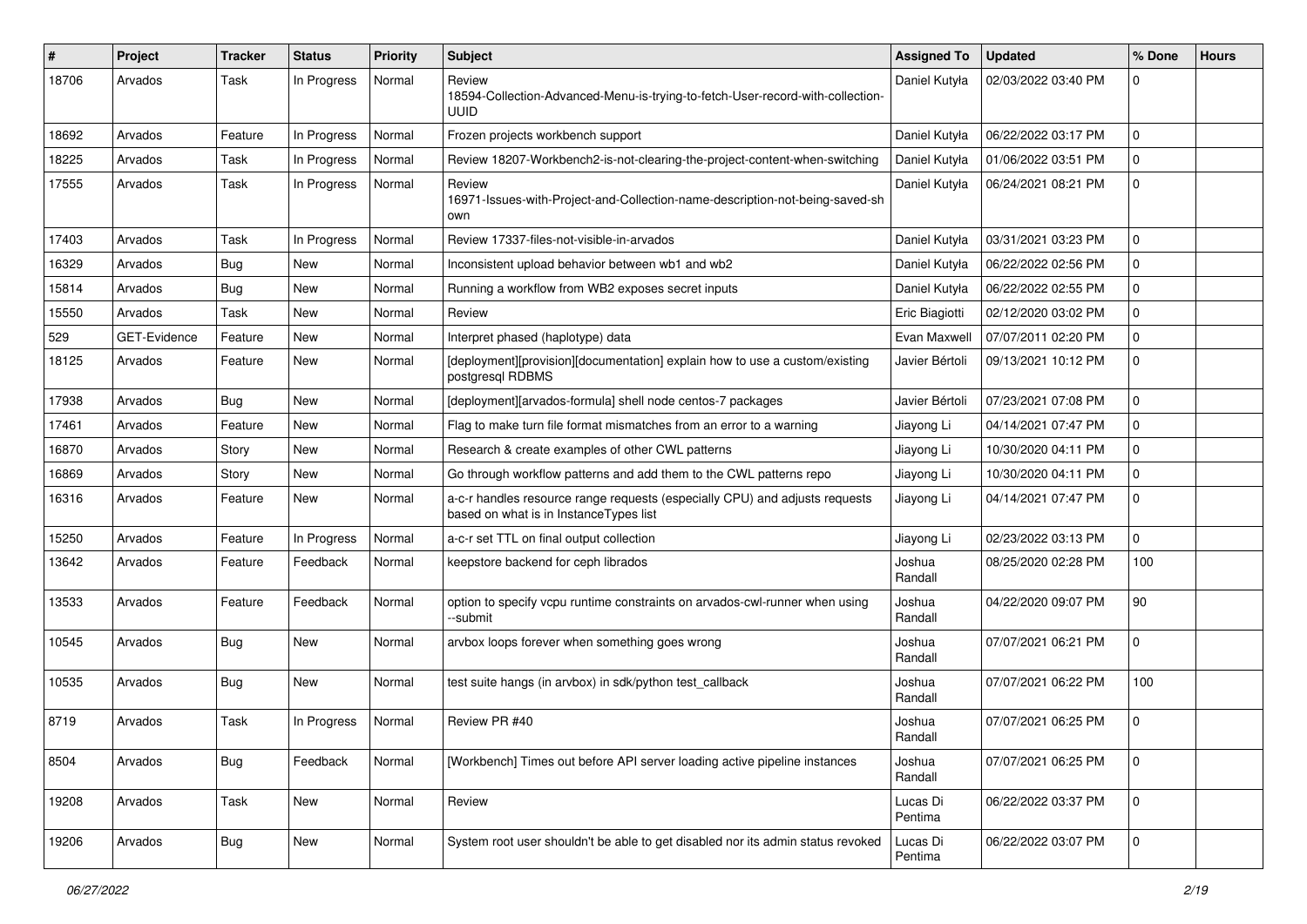| #     | Project                | <b>Tracker</b> | <b>Status</b> | <b>Priority</b> | <b>Subject</b>                                                                                                           | <b>Assigned To</b>  | <b>Updated</b>      | % Done       | <b>Hours</b> |
|-------|------------------------|----------------|---------------|-----------------|--------------------------------------------------------------------------------------------------------------------------|---------------------|---------------------|--------------|--------------|
| 19189 | Arvados                | Task           | In Progress   | Normal          | Review 16561-listen-url                                                                                                  | Lucas Di<br>Pentima | 06/24/2022 09:01 PM | 0            |              |
| 19174 | Arvados                | Task           | <b>New</b>    | Normal          | Review tests branch                                                                                                      | Lucas Di<br>Pentima | 06/22/2022 03:09 PM | 0            |              |
| 19173 | Arvados                | Task           | <b>New</b>    | Normal          | Review rake task branch                                                                                                  | Lucas Di<br>Pentima | 06/22/2022 03:16 PM | 0            |              |
| 19154 | Arvados<br>Workbench 2 | Story          | <b>New</b>    | Normal          | Sharing dialog improvements followup                                                                                     | Lucas Di<br>Pentima | 06/22/2022 02:59 PM | 0            |              |
| 19142 | Arvados                | Task           | New           | Normal          | Workbench 2: Avoid loading "mounts" section in the "Project" or "All process"<br>view                                    | Lucas Di<br>Pentima | 06/22/2022 03:26 PM | 0            |              |
| 19139 | Arvados                | Bug            | New           | Normal          | Regular users should not be able to create user records; creating a user does<br>not make admin the "owner" of that user | Lucas Di<br>Pentima | 06/22/2022 03:38 PM | $\mathbf 0$  |              |
| 19068 | Arvados                | Task           | <b>New</b>    | Normal          | Review                                                                                                                   | Lucas Di<br>Pentima | 06/22/2022 03:37 PM | 0            |              |
| 19066 | Arvados                | Task           | New           | Normal          | Review                                                                                                                   | Lucas Di<br>Pentima | 06/22/2022 03:00 PM | 0            |              |
| 18975 | Arvados                | Feature        | <b>New</b>    | Normal          | log viewer improvements                                                                                                  | Lucas Di<br>Pentima | 06/22/2022 02:59 PM | 0            |              |
| 18879 | Arvados                | Task           | <b>New</b>    | Normal          | Review                                                                                                                   | Lucas Di<br>Pentima | 06/22/2022 02:56 PM | 0            |              |
| 18858 | Arvados                | Feature        | In Progress   | Normal          | sync-users-tool for synchronizing users                                                                                  | Lucas Di<br>Pentima | 06/23/2022 02:37 PM | 0            |              |
| 18697 | Arvados<br>Workbench 2 | Bug            | <b>New</b>    | Normal          | Cypress tests for federated scenarios                                                                                    | Lucas Di<br>Pentima | 06/22/2022 02:55 PM | 0            |              |
| 18615 | Arvados                | Task           | <b>New</b>    | Normal          | Review                                                                                                                   | Lucas Di<br>Pentima | 06/22/2022 02:56 PM | $\mathbf{0}$ |              |
| 18587 | Arvados<br>Workbench 2 | Bug            | <b>New</b>    | Normal          | "Copy selected into collection" incorrect behavior                                                                       | Lucas Di<br>Pentima | 02/02/2022 04:00 PM | 0            |              |
| 17969 | Arvados                | Support        | New           | Normal          | Investigate plugins for redmine templates                                                                                | Lucas Di<br>Pentima | 08/31/2021 07:29 PM | 0            |              |
| 17931 | Arvados                | Task           | <b>New</b>    | Normal          | Review                                                                                                                   | Lucas Di<br>Pentima | 08/05/2021 03:27 PM | 0            |              |
| 17326 | Arvados                | Task           | <b>New</b>    | Normal          | Review                                                                                                                   | Lucas Di<br>Pentima | 03/17/2021 03:55 PM | 0            |              |
| 17089 | Arvados                | Task           | New           | Normal          | Review                                                                                                                   | Lucas Di<br>Pentima | 02/02/2021 06:32 PM | 0            |              |
| 16532 | Arvados                | Support        | <b>New</b>    | Normal          | Write a troubleshooting page with debugging advice for configuration issues                                              | Lucas Di<br>Pentima | 08/26/2020 04:11 PM | $\mathbf 0$  |              |
| 16510 | Arvados                | <b>Bug</b>     | New           | Normal          | Indirectly trashed item's context menu show editable actions                                                             | Lucas Di<br>Pentima | 02/02/2021 06:33 PM | 0            |              |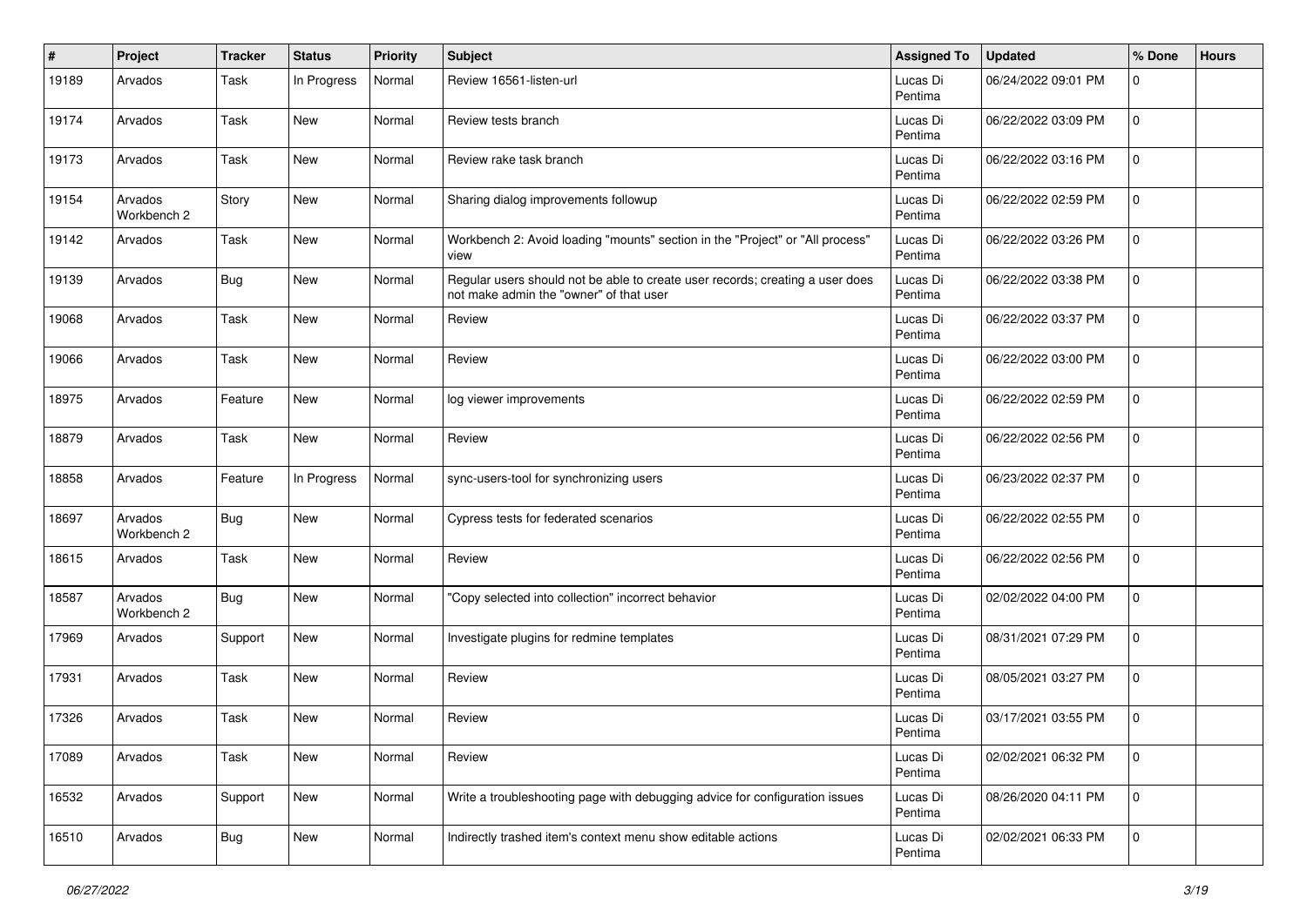| #     | Project             | <b>Tracker</b> | <b>Status</b> | <b>Priority</b> | Subject                                                                                      | <b>Assigned To</b>  | <b>Updated</b>                       | % Done      | <b>Hours</b> |
|-------|---------------------|----------------|---------------|-----------------|----------------------------------------------------------------------------------------------|---------------------|--------------------------------------|-------------|--------------|
| 14953 | Arvados             | Task           | New           | Normal          | Review                                                                                       | Lucas Di<br>Pentima | 07/06/2021 09:25 PM                  | 0           |              |
| 13813 | Arvados             | Bug            | New           | Normal          | [CLI] arv traceback on simple timeout                                                        | Lucas Di<br>Pentima | 04/28/2021 03:55 PM                  | $\mathbf 0$ |              |
| 1085  | GET-Evidence        | Feature        | New           | Normal          | Add support for Family Tree DNA (FTDNA) data                                                 | Madeleine Ball      | 08/16/2012 11:23 AM                  | $\mathbf 0$ |              |
| 1084  | <b>GET-Evidence</b> | Feature        | New           | Normal          | Add support for deCODE data                                                                  |                     | Madeleine Ball   08/16/2012 11:20 AM | $\mathbf 0$ |              |
| 1080  | GET-Evidence        | Feature        | <b>New</b>    | Normal          | Add non-reference variant counts to metadata                                                 | Madeleine Ball      | 08/14/2012 05:28 PM                  | $\mathbf 0$ |              |
| 17751 | Arvados             | Feature        | New           | Normal          | [arvados-dispatch-cloud] expose rate-limiting condition in metrics                           | Nico César          | 06/02/2021 08:02 PM                  | $\mathbf 0$ |              |
| 17327 | Arvados             | Feature        | <b>New</b>    | Normal          | Go codegen for reading/writing CWL                                                           | Nico César          | 03/03/2021 06:51 PM                  | $\mathbf 0$ |              |
| 16682 | Arvados             | Bug            | <b>New</b>    | Normal          | Missing nodejs should not be a fatal error for submitting a workflow                         | Nico César          | 06/07/2021 03:01 PM                  | 0           |              |
| 19190 | Arvados             | <b>Task</b>    | New           | Normal          | Review                                                                                       | Peter Amstutz       | 06/22/2022 03:00 PM                  | $\mathbf 0$ |              |
| 19188 | Arvados             | <b>Task</b>    | <b>New</b>    | Normal          | Review                                                                                       | Peter Amstutz       | 06/22/2022 02:59 PM                  | $\mathbf 0$ |              |
| 19184 | Arvados             | Task           | In Progress   | Normal          | Review 19166-gateway-tunnel                                                                  | Peter Amstutz       | 06/24/2022 08:27 PM                  | $\mathbf 0$ |              |
| 19180 | Arvados             | Bug            | <b>New</b>    | Normal          | Document how to create projects                                                              | Peter Amstutz       | 06/22/2022 02:59 PM                  | 0           |              |
| 19163 | Arvados             | Task           | <b>New</b>    | Normal          | Write rake task                                                                              | Peter Amstutz       | 06/22/2022 03:16 PM                  | 0           |              |
| 19162 | Arvados             | <b>Task</b>    | New           | Normal          | Add tests                                                                                    | Peter Amstutz       | 06/22/2022 03:09 PM                  | $\mathbf 0$ |              |
| 19160 | Arvados             | Task           | New           | Normal          | Review                                                                                       | Peter Amstutz       | 06/22/2022 02:00 PM                  | $\mathbf 0$ |              |
| 19143 | Arvados             | <b>Bug</b>     | In Progress   | Normal          | Display 'Workflow' records in the Project listing                                            | Peter Amstutz       | 06/22/2022 03:09 PM                  | 33          |              |
| 19121 | Arvados             | Task           | New           | Normal          | Review                                                                                       | Peter Amstutz       | 06/22/2022 03:25 PM                  | 0           |              |
| 19086 | Arvados             | Feature        | New           | Normal          | Can provide input JSON/YAML when launching a Workflow as an alternative to<br>the input form | Peter Amstutz       | 06/22/2022 02:53 PM                  | $\mathbf 0$ |              |
| 19065 | Arvados             | Task           | <b>New</b>    | Normal          | Review                                                                                       | Peter Amstutz       | 06/22/2022 03:09 PM                  | $\mathbf 0$ |              |
| 19053 | Arvados             | Bug            | New           | Normal          | Update 'Technology' page to link to relevant parts of doc.arvados.org instead of<br>wiki     | Peter Amstutz       | 06/22/2022 03:00 PM                  | $\mathbf 0$ |              |
| 19017 | Arvados             | <b>Bug</b>     | <b>New</b>    | Normal          | Release Arvados 2.4.1                                                                        | Peter Amstutz       | 06/22/2022 03:00 PM                  | 93          |              |
| 19005 | Arvados             | Task           | <b>New</b>    | Normal          | Review                                                                                       | Peter Amstutz       | 06/22/2022 03:09 PM                  | 0           |              |
| 19002 | Arvados             | Task           | <b>New</b>    | Normal          | Review                                                                                       | Peter Amstutz       | 06/22/2022 03:17 PM                  | 0           |              |
| 18999 | Arvados             | <b>Task</b>    | New           | Normal          | Review                                                                                       | Peter Amstutz       | 06/22/2022 02:00 PM                  | $\mathbf 0$ |              |
| 18817 | Arvados             | Task           | New           | Normal          | review                                                                                       | Peter Amstutz       | 06/22/2022 03:07 PM                  | $\mathbf 0$ |              |
| 18815 | Arvados             | Task           | New           | Normal          | Review                                                                                       |                     | Peter Amstutz   04/05/2022 02:53 PM  | $\mathbf 0$ |              |
| 18709 | Arvados             | Task           | New           | Normal          | Review                                                                                       | Peter Amstutz       | 06/22/2022 02:55 PM                  | $\mathbf 0$ |              |
| 18650 | Arvados             | Task           | New           | Normal          | Design API for helper methods for working with vocabularies                                  | Peter Amstutz       | 01/19/2022 04:52 PM                  | $\mathbf 0$ |              |
| 18613 | Arvados             | Task           | New           | Normal          | Review                                                                                       | Peter Amstutz       | 06/08/2022 03:20 PM                  | 0           |              |
| 18311 | Arvados             | Bug            | New           | Normal          | [cwl] test 221 in the 1.2 conformance suite is failing on singularity                        | Peter Amstutz       | 06/22/2022 02:56 PM                  | 0           |              |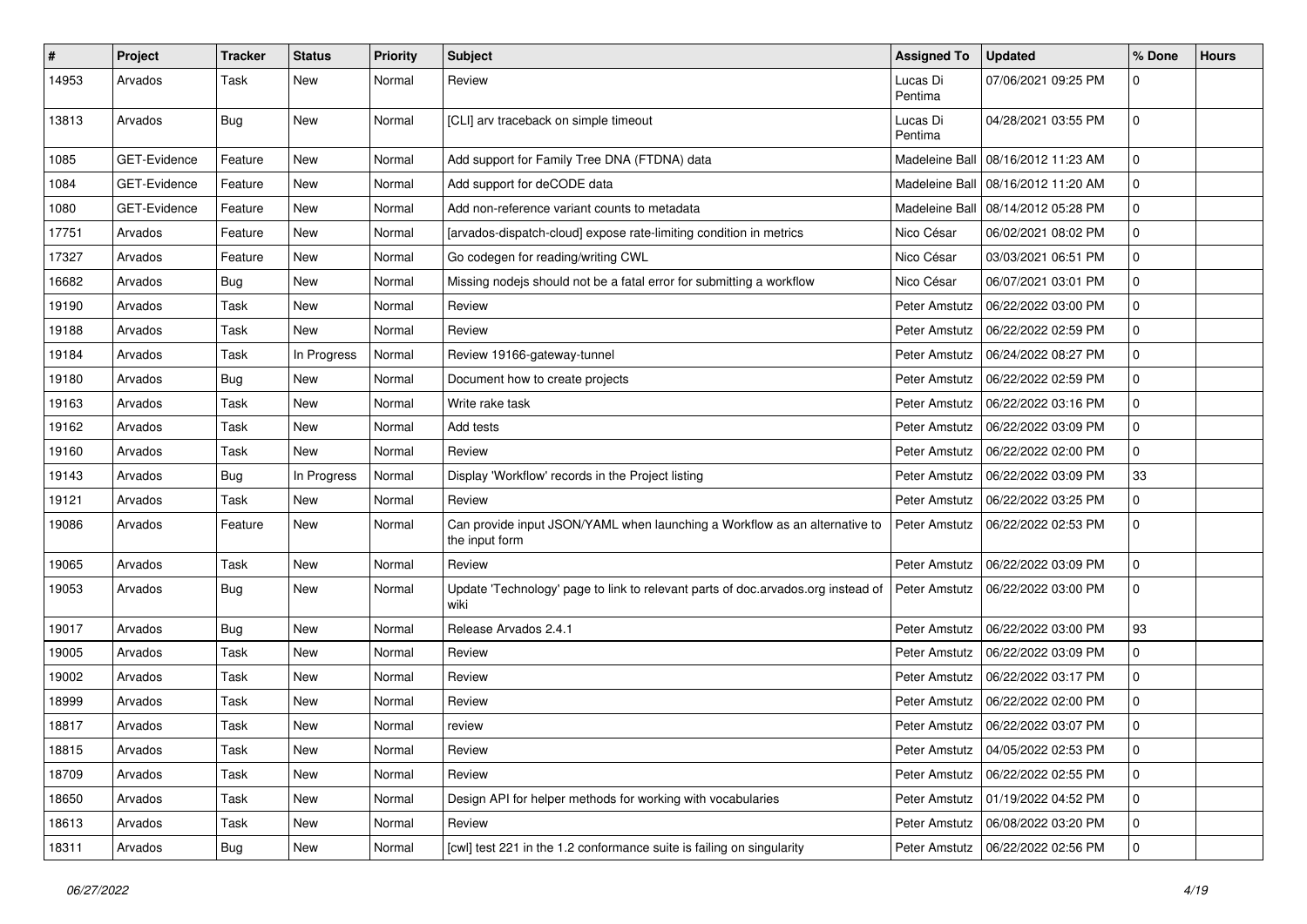| $\sharp$ | Project | <b>Tracker</b> | <b>Status</b> | Priority | Subject                                                                                                               | <b>Assigned To</b> | <b>Updated</b>                      | % Done         | <b>Hours</b> |
|----------|---------|----------------|---------------|----------|-----------------------------------------------------------------------------------------------------------------------|--------------------|-------------------------------------|----------------|--------------|
| 18227    | Arvados | Task           | <b>New</b>    | Normal   | Review                                                                                                                | Peter Amstutz      | 06/08/2022 03:19 PM                 | 0              |              |
| 18041    | Arvados | Task           | <b>New</b>    | Normal   | Review                                                                                                                | Peter Amstutz      | 06/15/2022 02:35 PM                 | 0              |              |
| 17919    | Arvados | Task           | New           | Normal   | investigate                                                                                                           | Peter Amstutz      | 06/22/2022 02:56 PM                 | $\mathbf 0$    |              |
| 17918    | Arvados | Bug            | New           | Normal   | cwltool 'id' changes packing behavior                                                                                 | Peter Amstutz      | 06/22/2022 02:56 PM                 | 0              |              |
| 17910    | Arvados | Task           | <b>New</b>    | Normal   | investigate                                                                                                           | Peter Amstutz      | 01/19/2022 02:17 PM                 | 0              |              |
| 17909    | Arvados | Task           | <b>New</b>    | Normal   | investigate                                                                                                           | Peter Amstutz      | 06/22/2022 02:56 PM                 | 0              |              |
| 17875    | Arvados | Task           | <b>New</b>    | Normal   | Review                                                                                                                | Peter Amstutz      | 06/22/2022 02:56 PM                 | $\mathbf 0$    |              |
| 17536    | Arvados | Task           | New           | Normal   | Review                                                                                                                | Peter Amstutz      | 04/28/2021 03:55 PM                 | 0              |              |
| 17459    | Arvados | Task           | <b>New</b>    | Normal   | Review                                                                                                                | Peter Amstutz      | 02/23/2022 03:13 PM                 | 0              |              |
| 17456    | Arvados | Task           | <b>New</b>    | Normal   | Review                                                                                                                | Peter Amstutz      | 05/04/2022 03:19 PM                 | $\mathbf 0$    |              |
| 17420    | Arvados | Support        | New           | Normal   | Review Lon's cwltool PR                                                                                               | Peter Amstutz      | 09/15/2021 03:16 PM                 | 0              |              |
| 17412    | Arvados | Task           | New           | Normal   | Review                                                                                                                | Peter Amstutz      | 05/26/2021 04:42 PM                 | 0              |              |
| 17410    | Arvados | Task           | <b>New</b>    | Normal   | Review                                                                                                                | Peter Amstutz      | 03/03/2021 06:51 PM                 | 0              |              |
| 17368    | Arvados | Task           | Feedback      | Normal   | 10. Deploy RC to su92l                                                                                                | Peter Amstutz      | 03/03/2021 06:03 PM                 | $\mathbf 0$    |              |
| 17320    | Arvados | Support        | New           | Normal   | Explain what additonal configuration is needed for provision.sh to go to<br>production                                | Peter Amstutz      | 05/26/2021 04:42 PM                 | $\mathbf 0$    |              |
| 17274    | Arvados | Story          | <b>New</b>    | Normal   | Add "viewer.commonwl.org" DNS alias                                                                                   | Peter Amstutz      | 02/24/2021 07:45 PM                 | $\mathbf 0$    |              |
| 17073    | Arvados | Bug            | <b>New</b>    | Normal   | Permission links originating from users should only update that user                                                  | Peter Amstutz      | 02/02/2021 06:32 PM                 | $\mathbf 0$    |              |
| 16964    | Arvados | Task           | <b>New</b>    | Normal   | Review                                                                                                                | Peter Amstutz      | 07/15/2021 06:55 PM                 | 0              |              |
| 16881    | Arvados | Task           | New           | Normal   | Review                                                                                                                | Peter Amstutz      | 03/17/2021 03:58 PM                 | 0              |              |
| 16879    | Arvados | Task           | New           | Normal   | Review                                                                                                                | Peter Amstutz      | 09/23/2020 04:27 PM                 | 0              |              |
| 16768    | Arvados | Task           | <b>New</b>    | Normal   | Review                                                                                                                | Peter Amstutz      | 08/26/2020 08:17 PM                 | 0              |              |
| 16673    | Arvados | Support        | <b>New</b>    | Normal   | Document using OpenID Connect support for AAI                                                                         | Peter Amstutz      | 01/19/2021 06:29 PM                 | $\mathbf 0$    |              |
| 16583    | Arvados | Feature        | In Progress   | Normal   | Can programmatically distinguish between final outputs (results of top-level<br>containers) and intermediate outputs. | Peter Amstutz      | 06/22/2022 03:16 PM                 | 33             |              |
| 16537    | Arvados | Task           | <b>New</b>    | Normal   | Review                                                                                                                | Peter Amstutz      | 08/26/2020 04:11 PM                 | $\mathbf 0$    |              |
| 16414    | Arvados | Task           | <b>New</b>    | Normal   | Review                                                                                                                | Peter Amstutz      | 05/06/2020 04:09 PM                 | $\mathbf 0$    |              |
| 16355    | Arvados | Task           | <b>New</b>    | Normal   | Review                                                                                                                | Peter Amstutz      | 06/17/2020 03:48 PM                 | 0              |              |
| 16271    | Arvados | Task           | l New         | Normal   | Review                                                                                                                |                    | Peter Amstutz   03/25/2020 03:21 PM | l 0            |              |
| 15753    | Arvados | Task           | In Progress   | Normal   | Review 15660-aws-spot-doc                                                                                             | Peter Amstutz      | 10/29/2019 08:43 PM                 | 0              |              |
| 15666    | Arvados | Task           | <b>New</b>    | Normal   | Review                                                                                                                | Peter Amstutz      | 07/06/2021 09:25 PM                 | $\overline{0}$ |              |
| 15553    | Arvados | Task           | New           | Normal   | Review                                                                                                                | Peter Amstutz      | 07/06/2021 09:12 PM                 | $\mathbf 0$    |              |
| 15263    | Arvados | Task           | In Progress   | Normal   | Review 14931-custom-tags                                                                                              | Peter Amstutz      | 06/03/2019 03:41 PM                 | 0              |              |
| 14954    | Arvados | Task           | New           | Normal   | Review                                                                                                                |                    | Peter Amstutz   07/06/2021 09:09 PM | $\mathbf 0$    |              |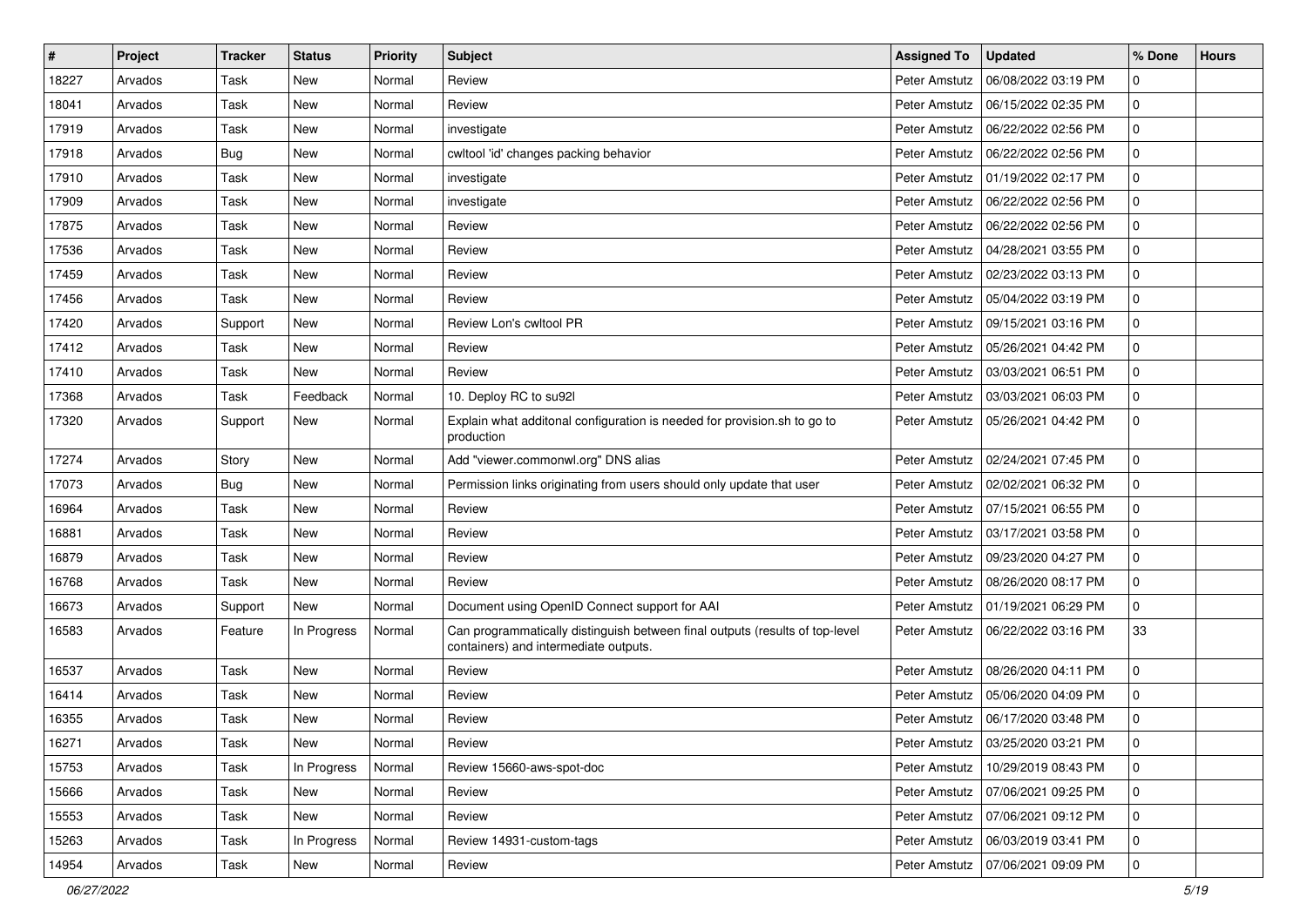| $\vert$ # | Project  | <b>Tracker</b> | <b>Status</b> | Priority | <b>Subject</b>                                                                              | <b>Assigned To</b>  | <b>Updated</b>      | % Done         | <b>Hours</b> |
|-----------|----------|----------------|---------------|----------|---------------------------------------------------------------------------------------------|---------------------|---------------------|----------------|--------------|
| 14948     | Arvados  | Task           | In Progress   | Normal   | Update install docs                                                                         | Peter Amstutz       | 07/06/2021 09:25 PM | 0              |              |
| 14693     | Arvados  | <b>Bug</b>     | In Progress   | Normal   | [arvbox] runsv fatal: unable to lock supervise/lock                                         | Peter Amstutz       | 05/12/2019 09:29 PM | $\overline{0}$ |              |
| 13766     | Arvados  | Bug            | In Progress   | Normal   | [API] bug in libyaml / Pysch used by API server to parse yaml                               | Peter Amstutz       | 07/06/2021 09:26 PM | 50             |              |
| 13351     | Arvados  | <b>Bug</b>     | In Progress   | Normal   | Benchmark container_request creation and see if there are opportunities for<br>optimization | Peter Amstutz       | 07/06/2021 09:14 PM | 0              |              |
| 13343     | Arvados  | <b>Bug</b>     | In Progress   | Normal   | arvbox warn if running as root or on OS X                                                   | Peter Amstutz       | 07/06/2021 09:14 PM | 100            |              |
| 13289     | Arvados  | Task           | New           | Normal   | Investigate                                                                                 | Peter Amstutz       | 07/06/2021 09:14 PM | 0              |              |
| 13096     | Arvados  | Story          | <b>New</b>    | Normal   | Investigate packrat to lock down R package dependencies                                     | Peter Amstutz       | 07/06/2021 09:15 PM | 0              |              |
| 12990     | Arvados  | Bug            | In Progress   | Normal   | [FUSE] Access shared/ is inefficient                                                        | Peter Amstutz       | 07/06/2021 09:22 PM | 0              |              |
| 12609     | Arvados  | Task           | New           | Normal   | Diagnose                                                                                    | Peter Amstutz       | 09/12/2018 04:55 PM | 0              |              |
| 12588     | Arvados  | Task           | In Progress   | Normal   | Review                                                                                      | Peter Amstutz       | 07/06/2021 09:11 PM | 0              |              |
| 12527     | Arvados  | Story          | <b>New</b>    | Normal   | [Composer] Refactor to separate vendor-specific pieces and all them to be<br>replaced       | Peter Amstutz       | 07/06/2021 09:11 PM | $\Omega$       |              |
| 12067     | Arvados  | Task           | <b>New</b>    | Normal   | Instrumentation                                                                             | Peter Amstutz       | 07/06/2021 09:21 PM | 0              |              |
| 8462      | Arvados  | Task           | In Progress   | Normal   | Review 8388-events-terminate                                                                | Peter Amstutz       | 07/07/2021 06:25 PM | 0              |              |
| 3257      | Arvados  | Bug            | In Progress   | Normal   | [Workbench] Hard to find user agreement after it has been signed                            | Phil Hodgson        | 08/01/2014 02:56 PM | 67             |              |
| 2984      | Tapestry | Feature        | New           | Normal   | hard-code link to personalgenomes.org/people                                                | Phil Hodgson        | 06/06/2014 09:31 AM | 0              |              |
| 2980      | Tapestry | <b>Bug</b>     | <b>New</b>    | Normal   | attempting to authorize a disabled page should not redirect                                 | Phil Hodgson        | 06/06/2014 08:49 AM | $\overline{0}$ |              |
| 2966      | Tapestry | Task           | <b>New</b>    | Normal   | Consider a section option for Absolute Pitch Survey                                         | Phil Hodgson        | 06/04/2014 12:59 PM | 0              |              |
| 2850      | Tapestry | Story          | New           | Normal   | Comprehensive "Sectioning" of Tapestry                                                      | Phil Hodgson        | 06/20/2014 05:24 PM | 33             |              |
| 2552      | Tapestry | Story          | <b>New</b>    | Normal   | Configurable mini-consent form and validations                                              | Phil Hodgson        | 06/10/2014 10:28 AM | 0              |              |
| 2544      | Tapestry | Story          | <b>New</b>    | Normal   | The "site override" feature is tested                                                       | Phil Hodgson        | 04/07/2014 01:02 PM | 0              |              |
| 2427      | Tapestry | Task           | <b>New</b>    | Normal   | write functional tests                                                                      | Phil Hodgson        | 03/24/2014 01:16 PM | 0              |              |
| 2426      | Tapestry | Task           | <b>New</b>    | Normal   | write unit tests                                                                            | Phil Hodgson        | 03/24/2014 01:16 PM | 0              |              |
| 2425      | Tapestry | Task           | <b>New</b>    | Normal   | write functional tests                                                                      | Phil Hodgson        | 06/30/2014 02:27 PM | 0              |              |
| 2424      | Tapestry | Task           | <b>New</b>    | Normal   | write unit tests                                                                            | Phil Hodgson        | 06/30/2014 02:27 PM | 0              |              |
| 10740     | Arvados  | Task           | In Progress   | Normal   | Review 10705-state-transition-error                                                         | Radhika<br>Chippada | 07/07/2021 06:21 PM | 0              |              |
| 9044      | Arvados  | Story          | New           | Normal   | [Crunch2] [Workbench] Browse and show tools using the GA4GH tool registry<br>API            | Radhika<br>Chippada | 02/06/2020 06:51 PM | $\Omega$       |              |
| 17168     | Arvados  | <b>Bug</b>     | In Progress   | Normal   | Add some basic documentation about wb2 to user guide                                        | Sarah<br>Zaranek    | 11/30/2020 09:28 PM | 0              |              |
| 16501     | Arvados  | Task           | Feedback      | Normal   | 9. Run bam-to-vcf pipeline on playground                                                    | Sarah<br>Zaranek    | 06/10/2020 09:25 PM | 0              |              |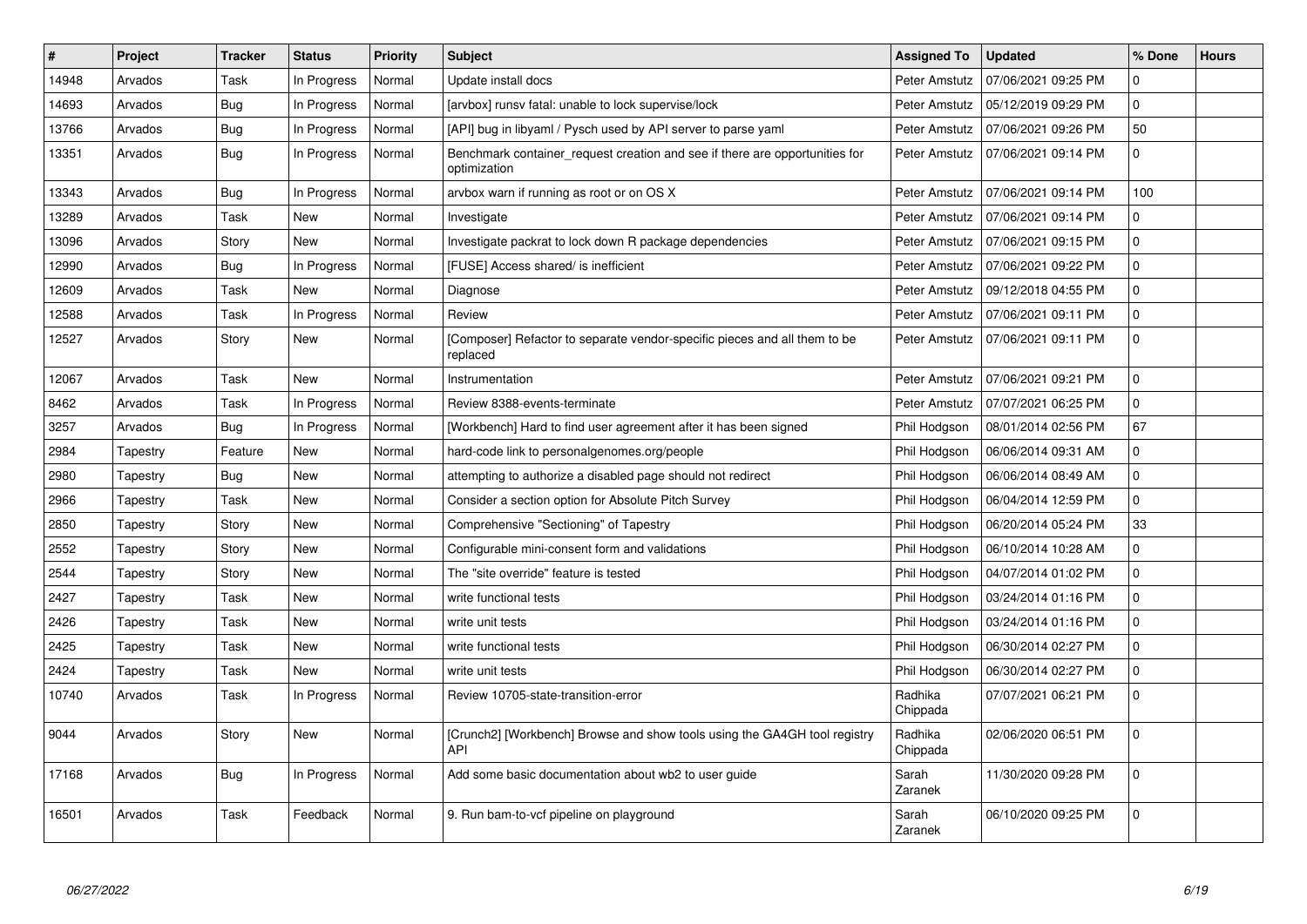| ∦     | Project | <b>Tracker</b> | <b>Status</b> | Priority | <b>Subject</b>                                                                                                                               | <b>Assigned To</b> | <b>Updated</b>                      | % Done       | <b>Hours</b> |
|-------|---------|----------------|---------------|----------|----------------------------------------------------------------------------------------------------------------------------------------------|--------------------|-------------------------------------|--------------|--------------|
| 16062 | Arvados | Support        | New           | Normal   | Record demo videos                                                                                                                           | Sarah<br>Zaranek   | 03/29/2021 02:01 PM                 | 0            |              |
| 16058 | Arvados | Support        | In Progress   | Normal   | dev.arvados.org wiki                                                                                                                         | Sarah<br>Zaranek   | 03/17/2021 03:58 PM                 | 0            |              |
| 16055 | Arvados | Support        | New           | Normal   | User guide updated                                                                                                                           | Sarah<br>Zaranek   | 06/17/2020 04:50 PM                 | 0            |              |
| 19187 | Arvados | Task           | In Progress   | Normal   | Review 19079-dual-mode-nav-links                                                                                                             | Stephen Smith      | 06/23/2022 06:17 PM                 | 0            |              |
| 19117 | Arvados | Task           | <b>New</b>    | Normal   | Review                                                                                                                                       |                    | Stephen Smith   06/22/2022 02:53 PM | 0            |              |
| 19079 | Arvados | Feature        | In Progress   | Normal   | Need to be able to open links from advance search in new tab                                                                                 | Stephen Smith      | 06/23/2022 08:12 PM                 | 0            |              |
| 19064 | Arvados | Task           | <b>New</b>    | Normal   | Review                                                                                                                                       | Stephen Smith      | 06/22/2022 03:00 PM                 | 0            |              |
| 19000 | Arvados | Task           | New           | Normal   | Review                                                                                                                                       | Stephen Smith      | 06/22/2022 01:58 PM                 | 0            |              |
| 18979 | Arvados | Bug            | In Progress   | Normal   | Missing VM login, user names not rendered                                                                                                    | Stephen Smith      | 06/22/2022 03:09 PM                 | 0            |              |
| 18968 | Arvados | Story          | <b>New</b>    | Normal   | Should be able to pick directories within collections                                                                                        |                    | Stephen Smith   06/22/2022 02:59 PM | 0            |              |
| 16073 | Arvados | Feature        | In Progress   | Normal   | [Process view] Panels for inputs and outputs                                                                                                 |                    | Stephen Smith   06/22/2022 03:17 PM | 0            |              |
| 16070 | Arvados | Feature        | New           | Normal   | [Process view] Process command line view mangled with backslash quoting, no<br>line breaks                                                   | Stephen Smith      | 06/22/2022 02:59 PM                 | 0            |              |
| 19211 | Arvados | Task           | <b>New</b>    | Normal   | Review                                                                                                                                       | Tom Clegg          | 06/22/2022 03:38 PM                 | 0            |              |
| 19209 | Arvados | Task           | <b>New</b>    | Normal   | Review                                                                                                                                       | Tom Clegg          | 06/22/2022 03:39 PM                 | 0            |              |
| 19207 | Arvados | Task           | <b>New</b>    | Normal   | Review                                                                                                                                       | Tom Clegg          | 06/22/2022 03:38 PM                 | 0            |              |
| 19205 | Arvados | Story          | In Progress   | Normal   | In Go services, monitor request times and record when they continue<br>processing after client disconnects, or exceed a maximum request time | Tom Clegg          | 06/23/2022 09:54 PM                 | 0            |              |
| 19192 | Arvados | Bug            | In Progress   | Normal   | WebDAVCache not performing as expected for S3 requests                                                                                       | Tom Clegg          | 06/22/2022 03:15 PM                 | 100          |              |
| 19191 | Arvados | Task           | <b>New</b>    | Normal   | Review                                                                                                                                       | Tom Clegg          | 06/22/2022 02:59 PM                 | 0            |              |
| 19166 | Arvados | Feature        | In Progress   | Normal   | Container shell support for SLURM and LSF dispatchers                                                                                        | Tom Clegg          | 06/24/2022 08:27 PM                 | $\mathbf{0}$ |              |
| 19088 | Arvados | Feature        | In Progress   | Normal   | Expose properties as S3 tags in keep-web                                                                                                     | Tom Clegg          | 06/24/2022 02:15 PM                 | 0            |              |
| 19081 | Arvados | Bug            | In Progress   | Normal   | Possible bug passing cmd line arguments with spaces to singularity                                                                           | Tom Clegg          | 06/22/2022 03:20 PM                 | 100          |              |
| 18512 | Arvados | Task           | In Progress   | Normal   | Review 18488-nonblocking-advisory-lock                                                                                                       | Tom Clegg          | 12/02/2021 04:59 PM                 | 0            |              |
| 18291 | Arvados | Task           | In Progress   | Normal   | Review 18287-external-url-defaults                                                                                                           | Tom Clegg          | 10/22/2021 07:19 PM                 | 0            |              |
| 17805 | Arvados | Feature        | In Progress   | Normal   | [fuse] access containers and container requests through by id directory in<br>sitefs                                                         | Tom Clegg          | 12/08/2021 07:44 PM                 | 0            |              |
| 17699 | Arvados | Story          | In Progress   | Normal   | Design new keepstore internal architecture that supports efficient streaming &<br>range requests                                             | Tom Clegg          | 09/28/2021 07:41 PM                 | $\mathbf 0$  |              |
| 17669 | Arvados | Task           | In Progress   | Normal   | Review                                                                                                                                       | Tom Clegg          | 12/07/2021 12:47 AM                 | 0            |              |
| 17556 | Arvados | Task           | In Progress   | Normal   | Review 16997-sort-config-for-diff                                                                                                            | Tom Clegg          | 04/28/2021 03:32 PM                 | $\mathbf{0}$ |              |
| 17472 | Arvados | Story          | In Progress   | Normal   | Architecture for displaying container metrics in workbench                                                                                   | Tom Clegg          | 12/16/2021 04:29 PM                 | 0            |              |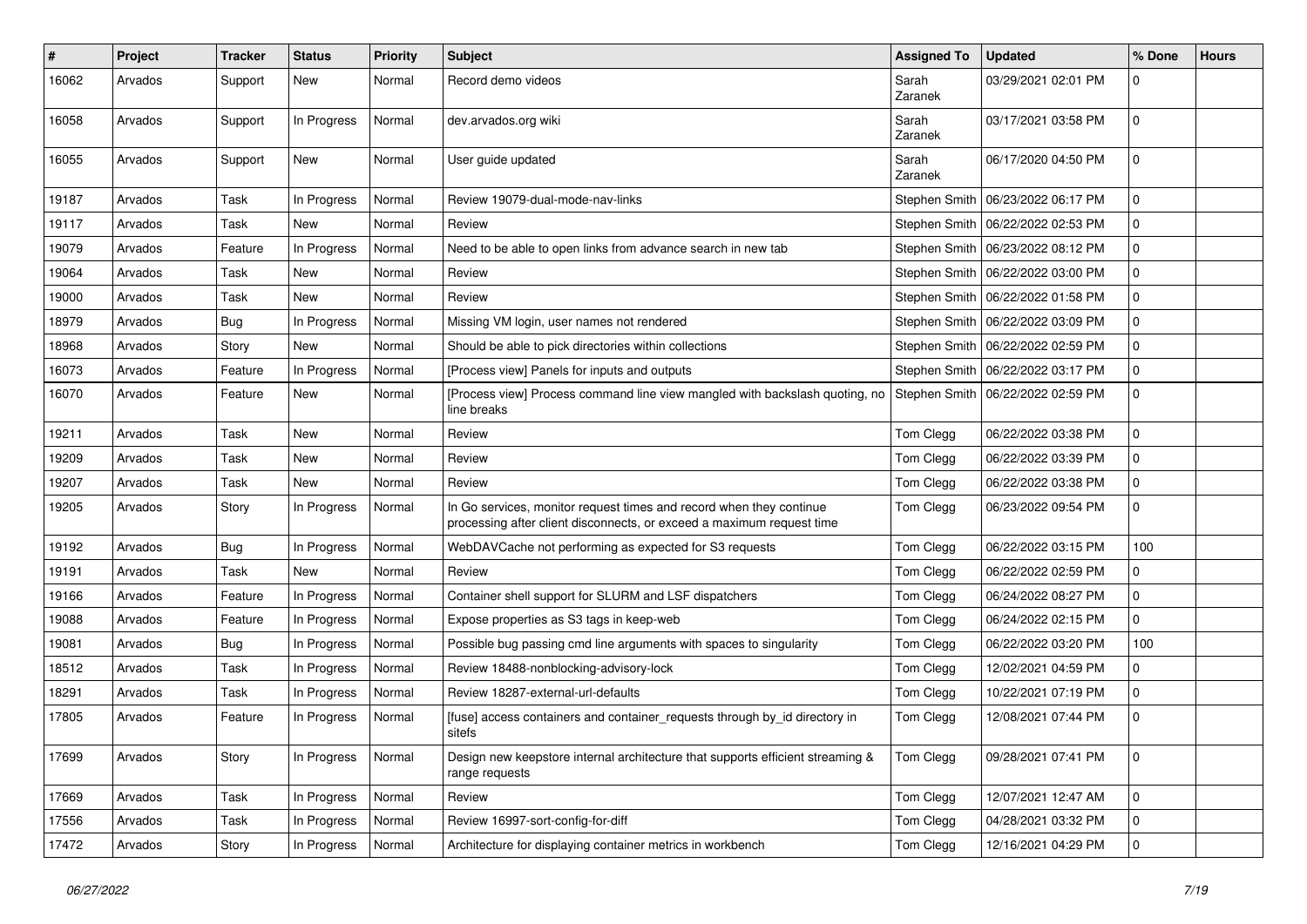| $\vert$ # | Project  | <b>Tracker</b> | <b>Status</b> | <b>Priority</b> | <b>Subject</b>                                                                                               | <b>Assigned To</b> | <b>Updated</b>      | % Done | <b>Hours</b> |
|-----------|----------|----------------|---------------|-----------------|--------------------------------------------------------------------------------------------------------------|--------------------|---------------------|--------|--------------|
| 17344     | Arvados  | Story          | <b>New</b>    | Normal          | [boot] Make arvados-server-easy package suitable for demo use case                                           | Tom Clegg          | 07/06/2021 09:12 PM | 0      |              |
| 17209     | Arvados  | Feature        | In Progress   | Normal          | Controller forwards web requests to crunch worker nodes                                                      | Tom Clegg          | 05/11/2021 07:10 PM | 0      |              |
| 17185     | Arvados  | Feature        | New           | Normal          | [adc] add broken node metrics                                                                                | Tom Clegg          | 04/28/2021 01:37 PM | 0      |              |
| 16888     | Arvados  | Bug            | In Progress   | Normal          | Federate container token cannot access resources on other clusters                                           | Tom Clegg          | 06/22/2022 03:25 PM | 0      |              |
| 16764     | Arvados  | Task           | <b>New</b>    | Normal          | Review                                                                                                       | Tom Clegg          | 01/19/2021 06:29 PM | 0      |              |
| 16561     | Arvados  | Story          | In Progress   | Normal          | Add "Listen" to Services config                                                                              | Tom Clegg          | 06/24/2022 09:01 PM | 0      |              |
| 16552     | Arvados  | Story          | New           | Normal          | "arvados-server init" can get TLS certificates from Let's Encrypt                                            | Tom Clegg          | 11/05/2021 03:15 PM | 0      |              |
| 16546     | Arvados  | Task           | New           | Normal          | Review                                                                                                       | Tom Clegg          | 07/06/2021 09:11 PM | 0      |              |
| 16322     | Arvados  | Task           | In Progress   | Normal          | Review 16048-reload-config                                                                                   | Tom Clegg          | 04/15/2020 02:23 PM | 0      |              |
| 16161     | Arvados  | Feature        | New           | Normal          | easy aggregate metrics with prometheus                                                                       | Tom Clegg          | 09/09/2020 05:33 PM | 0      |              |
| 15912     | Arvados  | Task           | New           | Normal          | Review                                                                                                       | Tom Clegg          | 07/06/2021 09:12 PM | 0      |              |
| 15505     | Arvados  | Task           | New           | Normal          | Review                                                                                                       | Tom Clegg          | 07/06/2021 09:12 PM | 0      |              |
| 15459     | Arvados  | Task           | In Progress   | Normal          | Review 15003-real-configs-flagged-unknown                                                                    | Tom Clegg          | 07/10/2019 08:56 PM | 0      |              |
| 13388     | Arvados  | Feature        | New           | Normal          | [Epic] Zero-downtime upgrade                                                                                 | Tom Clegg          | 07/06/2021 09:10 PM | 0      |              |
| 13355     | Arvados  | Task           | <b>New</b>    | Normal          | Review                                                                                                       | Tom Clegg          | 02/12/2020 04:31 PM | 0      |              |
| 12308     | Arvados  | Story          | In Progress   | Normal          | [FUSE] Golang-based fuse driver                                                                              | Tom Clegg          | 10/07/2020 02:13 AM | 100    |              |
| 11679     | Arvados  | <b>Bug</b>     | New           | Normal          | [Workbench] Logs containers with undefined exit code                                                         | Tom Clegg          | 07/06/2021 09:22 PM | 0      |              |
| 11571     | Arvados  | Task           | <b>New</b>    | Normal          | Review                                                                                                       | Tom Clegg          | 07/06/2021 09:17 PM | 0      |              |
| 11460     | Arvados  | Bug            | In Progress   | Normal          | [SDK] avoid interfering with socket open/close - use pycurl sockoptfunction<br>instead of opensocketfunction | Tom Clegg          | 07/06/2021 09:23 PM | 0      |              |
| 11183     | Arvados  | Feature        | In Progress   | Normal          | [Deployment] Use consul to report health of services/components                                              | Tom Clegg          | 07/06/2021 09:11 PM | 0      |              |
| 10073     | Arvados  | Task           | <b>New</b>    | Normal          | Transition plan                                                                                              | Tom Clegg          | 07/07/2021 06:23 PM | 0      |              |
| 10046     | Arvados  | Task           | <b>New</b>    | Normal          | rails systemd unit or nginx config                                                                           | Tom Clegg          | 07/07/2021 06:23 PM | 0      |              |
| 9541      | Arvados  | Feature        | In Progress   | Normal          | [Keep] Handle HEAD requests without allocating a data buffer                                                 | Tom Clegg          | 01/29/2020 03:10 PM | 0      |              |
| 9158      | Arvados  | Task           | New           | Normal          | Skip expensive setup/teardown, too                                                                           | Tom Clegg          | 07/07/2021 06:25 PM | 0      |              |
| 9103      | Arvados  | Task           | In Progress   | Normal          | Skip collection performance tests in Python SDK suite                                                        | Tom Clegg          | 07/07/2021 06:25 PM | 0      |              |
| 9026      | Tapestry | Task           | New           | Normal          | Retrieve coverage metadata from get-evidence jobs                                                            | Tom Clegg          | 04/20/2016 08:19 PM | 0      |              |
| 9017      | Arvados  | Feature        | In Progress   | Normal          | [Tests] Make slow tests optional (e.g., run-tests.sh --short)                                                | Tom Clegg          | 07/07/2021 06:25 PM | 60     |              |
| 8796      | Tapestry | Task           | New           | Normal          | Poll arvados for finished pipelines, resolve/reject relevant ArvadosJob                                      | Tom Clegg          | 03/24/2016 06:48 PM | 0      |              |
| 8794      | Tapestry | Task           | New           | Normal          | Notify user that transfer has been initiated                                                                 | Tom Clegg          | 03/24/2016 06:47 PM | 0      |              |
| 8707      | Tapestry | Feature        | In Progress   | Normal          | Arvados job: download data from remote site into Keep                                                        | Tom Clegg          | 05/06/2019 05:04 PM | 100    |              |
| 8697      | Tapestry | Feature        | In Progress   | Normal          | Check for finished download/processing jobs                                                                  | Tom Clegg          | 03/24/2016 06:48 PM | 0      |              |
| 8689      | Tapestry | Feature        | In Progress   | Normal          | Trigger an arvados job to retrieve the data and import it into Keep                                          | Tom Clegg          | 04/21/2016 02:21 PM | 88     |              |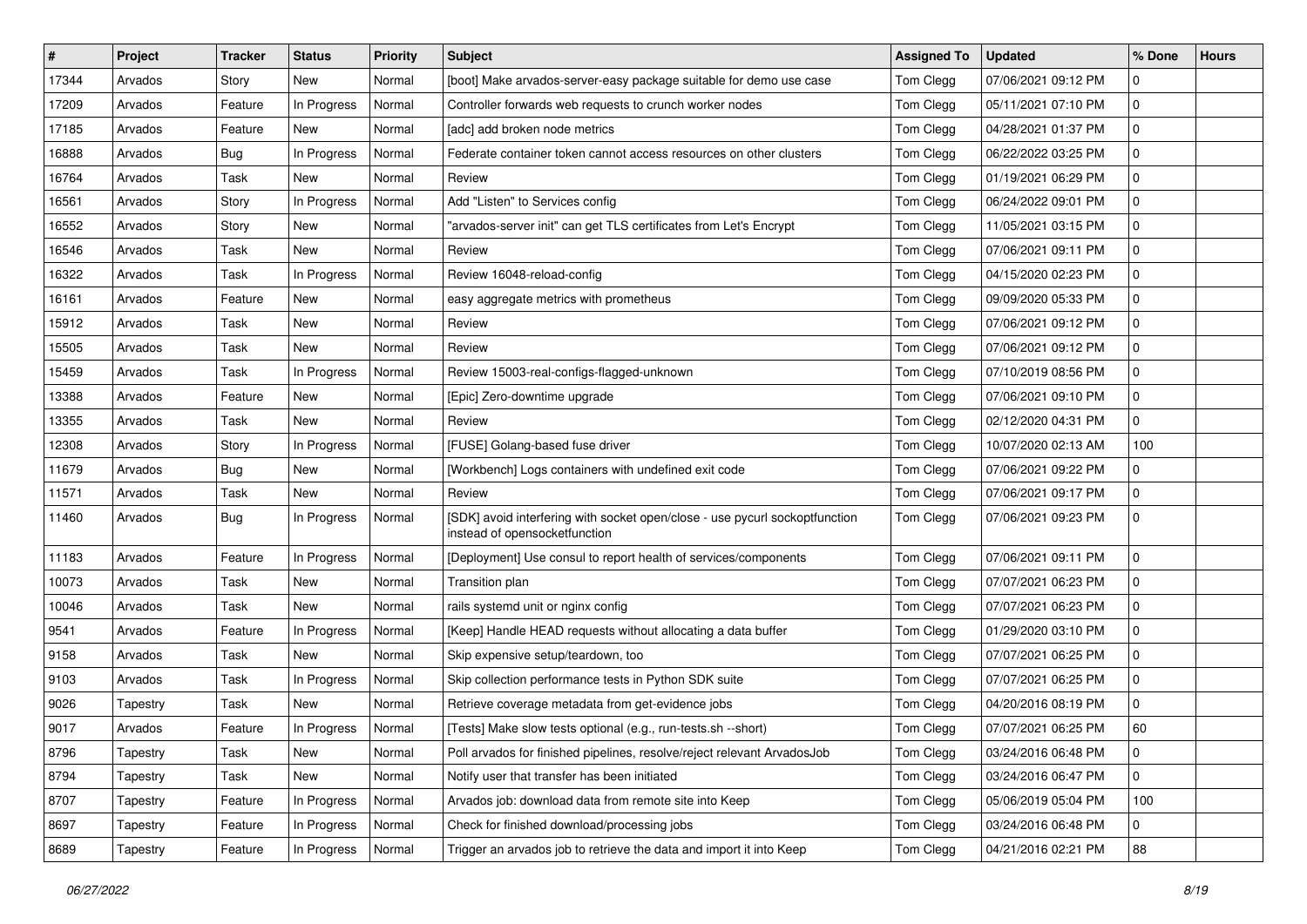| $\sharp$ | Project      | <b>Tracker</b> | <b>Status</b> | <b>Priority</b> | <b>Subject</b>                                                                                                         | <b>Assigned To</b> | <b>Updated</b>      | % Done      | <b>Hours</b> |
|----------|--------------|----------------|---------------|-----------------|------------------------------------------------------------------------------------------------------------------------|--------------------|---------------------|-------------|--------------|
| 8126     | Arvados      | Task           | New           | Normal          | Review                                                                                                                 | Tom Clegg          | 07/07/2021 06:27 PM | 0           |              |
| 6924     | Tapestry     | <b>Bug</b>     | In Progress   | Normal          | Google survey participation link should work for newly created surveys, too                                            | Tom Clegg          | 08/06/2015 07:04 PM | 0           |              |
| 6915     | Tapestry     | Task           | New           | Normal          | review 6914-prepopulate-twin-recontact-fields-when-reconsenting                                                        | Tom Clegg          | 08/05/2015 09:38 PM | 0           |              |
| 6127     | Arvados      | Task           | New           | Normal          | Preserve template goal through login->UA->profile->back-to-work process, and<br>then convert template to instance goal | Tom Clegg          | 07/07/2021 06:29 PM | 0           |              |
| 6126     | Arvados      | Task           | New           | Normal          | Decide URL and advice for appropriate next step when in "pipeline goal" mode                                           | Tom Clegg          | 07/07/2021 06:29 PM | $\mathbf 0$ |              |
| 6125     | Arvados      | Task           | <b>New</b>    | Normal          | Enter goal mode when hitting Run on a pipeline template                                                                | Tom Clegg          | 07/07/2021 06:29 PM | $\mathbf 0$ |              |
| 6124     | Arvados      | Task           | <b>New</b>    | Normal          | Add "goal mode" infrastructure                                                                                         | Tom Clegg          | 07/07/2021 06:29 PM | 0           |              |
| 5938     | Arvados      | Task           | New           | Normal          | Handle normal container startup and shutdown races without logging an<br>error/notice or missing the first interval    | Tom Clegg          | 07/07/2021 06:30 PM | 0           |              |
| 5862     | Arvados      | Task           | New           | Normal          | Fill in component params from pipeline params in a-r-p-i                                                               | Tom Clegg          | 02/14/2017 08:00 PM | 0           |              |
| 5861     | Arvados      | Task           | <b>New</b>    | Normal          | Allow editing pipeline parameters in workbench                                                                         | Tom Clegg          | 02/14/2017 08:00 PM | 0           |              |
| 5860     | Arvados      | Task           | <b>New</b>    | Normal          | Provide detail about expected information/presentation                                                                 | Tom Clegg          | 07/06/2021 09:26 PM | 0           |              |
| 5853     | Arvados      | Task           | <b>New</b>    | Normal          | Document pipeline parameters API                                                                                       | Tom Clegg          | 02/14/2017 08:00 PM | 0           |              |
| 5560     | Arvados      | Bug            | New           | Normal          | [DRAFT] [API] Good API for accessing the old_ and new_attributes in Logs<br>table properties column                    | Tom Clegg          | 07/07/2021 06:30 PM | 0           |              |
| 5523     | Arvados      | Bug            | <b>New</b>    | Normal          | [Crunch] crunchstat should not report errors during normal timing races                                                | Tom Clegg          | 07/07/2021 06:30 PM | 50          |              |
| 5454     | Arvados      | Task           | <b>New</b>    | Normal          | Prototype keep-to-s3 gateway                                                                                           | Tom Clegg          | 02/13/2019 06:04 PM | 0           |              |
| 4611     | Arvados      | Task           | New           | Normal          | Update doc to match current plans                                                                                      | Tom Clegg          | 03/09/2017 09:54 PM | 0           |              |
| 4456     | Arvados      | Feature        | <b>New</b>    | Normal          | [Workbench] Provide more feedback about when a queued job is likely to start.                                          | Tom Clegg          | 07/06/2021 09:26 PM | 0           |              |
| 3304     | Arvados      | Story          | <b>New</b>    | Normal          | [Workbench] Add checkboxes to multi-type chooser modal to filter by object<br>type                                     | Tom Clegg          | 08/27/2014 07:05 AM | 0           |              |
| 3192     | Arvados      | Task           | <b>New</b>    | Normal          | Clarify requirements/implementation                                                                                    | Tom Clegg          | 03/09/2017 09:35 PM | 0           |              |
| 3189     | Arvados      | Task           | <b>New</b>    | Normal          | [Blocker] Clarify design/requirements                                                                                  | Tom Clegg          | 10/03/2014 04:52 PM | 0           |              |
| 1490     | GET-Evidence | Support        | <b>New</b>    | Normal          | <b>GeneTests</b>                                                                                                       | Tom Clegg          | 08/27/2013 01:29 AM | 0           |              |
| 1471     | Tapestry     | Bug            | <b>New</b>    | Normal          | Researcher > Kits table content loads very slowly                                                                      | Tom Clegg          | 10/28/2013 04:46 PM | 0           |              |
| 1104     | GET-Evidence | Bug            | New           | Normal          | Division by zero warning when computing progress percentage                                                            | Tom Clegg          | 08/18/2012 06:45 PM | $\mathbf 0$ |              |
| 925      | GET-Evidence | Feature        | In Progress   | Normal          | Add EVS frequency data                                                                                                 | Tom Clegg          | 05/16/2012 03:30 PM | 0           |              |
| 519      | GET-Evidence | Feature        | <b>New</b>    | Normal          | Use "BED" / "BED Detail" format instead of GFF                                                                         | Tom Clegg          | 02/16/2011 02:53 PM | 0           |              |
| 518      | GET-Evidence | <b>Bug</b>     | New           | Normal          | Handle "data set is no longer public" during import_genomes                                                            | Tom Clegg          | 02/16/2011 02:54 PM | 0           |              |
| 517      | GET-Evidence | Feature        | New           | Normal          | Genome links should indicate which data set(s) actually support the variant call                                       | Tom Clegg          | 02/15/2011 03:17 PM | 0           |              |
| 515      | GET-Evidence | Bug            | New           | Normal          | 'Undefined' notices                                                                                                    | Tom Clegg          | 02/15/2011 03:17 PM | $\mathbf 0$ |              |
| 514      | GET-Evidence | <b>Bug</b>     | New           | Normal          | ereg Deprecated in PHP 5.3.0                                                                                           | Tom Clegg          | 02/15/2011 03:17 PM | 0           |              |
| 509      | GET-Evidence | Bug            | New           | Normal          | Clean up runt variants imported by PharmGKB                                                                            | Tom Clegg          | 02/16/2011 02:54 PM | 0           |              |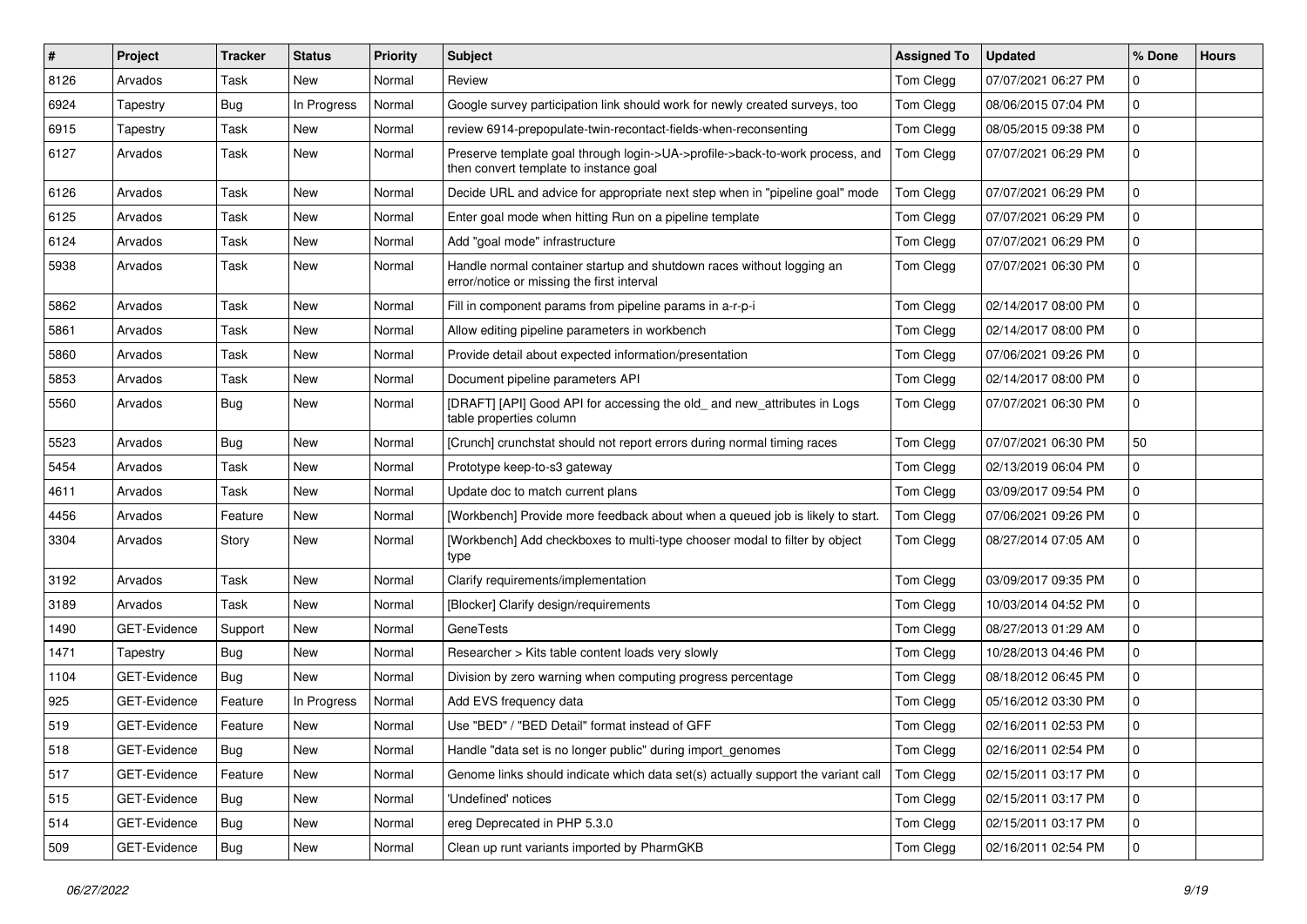| $\vert$ # | Project                | <b>Tracker</b> | <b>Status</b> | <b>Priority</b> | <b>Subject</b>                                                                              | <b>Assigned To</b> | <b>Updated</b>      | % Done       | <b>Hours</b> |
|-----------|------------------------|----------------|---------------|-----------------|---------------------------------------------------------------------------------------------|--------------------|---------------------|--------------|--------------|
| 507       | <b>GET-Evidence</b>    | Feature        | New           | Normal          | Report of insufficiently evaluated variants meeting autoscore thresholds                    | Tom Clegg          | 02/16/2011 02:54 PM | 0            |              |
| 506       | GET-Evidence           | Bug            | New           | Normal          | Standardize gene names (correctly)                                                          | Tom Clegg          | 02/16/2011 02:45 PM | 0            |              |
| 503       | GET-Evidence           | Bug            | New           | Normal          | Import aachanges starting with termination (eg. METTL8-X379R)                               | Tom Clegg          | 02/15/2011 03:17 PM | 0            |              |
| 502       | <b>GET-Evidence</b>    | Feature        | New           | Normal          | Update PGP2,3,5,7,8,10 on snp.med and evidence.PG                                           | Tom Clegg          | 02/16/2011 02:55 PM | 0            |              |
| 501       | GET-Evidence           | Feature        | <b>New</b>    | Normal          | GWAS - mark existing "not reviewed" variants as "pathogenic"                                | Tom Clegg          | 02/16/2011 02:55 PM | 0            |              |
| 500       | GET-Evidence           | Bug            | New           | Normal          | Trait-o-matic GET-E importer "AttributeError: 'tuple' object has no attribute<br>'remove'"  | Tom Clegg          | 11/07/2012 10:46 AM | 0            |              |
| 499       | <b>GET-Evidence</b>    | Feature        | <b>New</b>    | Normal          | Merge rsids and AA-variant pages                                                            | Tom Clegg          | 02/16/2011 02:55 PM | 0            |              |
| 498       | GET-Evidence           | Feature        | New           | Normal          | Show nucleotide positions for all dbSNP-keyed variants                                      | Tom Clegg          | 02/16/2011 02:56 PM | 0            |              |
| 495       | GET-Evidence           | Bug            | <b>New</b>    | Normal          | Allele frequency missing for rs41281314                                                     | Tom Clegg          | 02/15/2011 03:17 PM | 0            |              |
| 494       | GET-Evidence           | Bug            | New           | Normal          | Warning about automatic logout                                                              | Tom Clegg          | 02/16/2011 02:58 PM | 0            |              |
| 493       | <b>GET-Evidence</b>    | Feature        | New           | Normal          | Variant and Gene Removal                                                                    | Tom Clegg          | 02/15/2011 03:17 PM | 0            |              |
| 490       | GET-Evidence           | Feature        | In Progress   | Normal          | Classify web-hits as relevant/not-relevant                                                  | Tom Clegg          | 09/01/2011 07:16 PM | 80           |              |
| 488       | <b>GET-Evidence</b>    | Feature        | New           | Normal          | Allow non-nsSNP variants                                                                    | Tom Clegg          | 02/16/2011 02:56 PM | 0            |              |
| 486       | GET-Evidence           | Feature        | New           | Normal          | support publications without PMIDs (other namespaces? original contributions?<br>OWW?)      | Tom Clegg          | 02/16/2011 02:56 PM | 0            |              |
| 485       | GET-Evidence           | Feature        | <b>New</b>    | Normal          | Don't let users add variant pages for genes that aren't in knownGene                        | Tom Clegg          | 02/16/2011 02:32 PM | 0            |              |
| 484       | <b>GET-Evidence</b>    | Feature        | New           | Normal          | Figure out better solution to HNF1A-Ser574Gly (genomes) vs.<br>HNF1A-Gly574Ser (omim)       | Tom Clegg          | 02/16/2011 02:56 PM | 0            |              |
| 483       | <b>GET-Evidence</b>    | Feature        | <b>New</b>    | Normal          | Handle/prevent edit conflicts more effectively                                              | Tom Clegg          | 02/16/2011 02:56 PM | 0            |              |
| 482       | <b>GET-Evidence</b>    | Feature        | New           | Normal          | add "affects self (hom or dominant)" checkbox (vs "affects offspring") on result<br>page    | Tom Clegg          | 02/16/2011 02:57 PM | 0            |              |
| 481       | <b>GET-Evidence</b>    | Feature        | New           | Normal          | Test Internet Explorer, possibly use Chrome Frame to make editing features<br>work in IE    | Tom Clegg          | 02/16/2011 02:57 PM | 0            |              |
| 479       | GET-Evidence           | Bug            | <b>New</b>    | Normal          | NSF-Lys702Asn shows wrong hapmap frequency                                                  | Tom Clegg          | 02/16/2011 02:57 PM | 0            |              |
| 478       | <b>GET-Evidence</b>    | Bug            | <b>New</b>    | Normal          | Keep "overall odds ratio" updated when editing individual sets of OR figures                | Tom Clegg          | 02/15/2011 03:17 PM | 0            |              |
| 451       | longupload             | Bug            | New           | Normal          | handle xmlhttprequest timeouts gracefully                                                   | Tom Clegg          | 01/13/2011 07:04 PM | 0            |              |
| 426       | <b>GET-Evidence</b>    | Feature        | In Progress   | Normal          | Use compute cloud for back-end processing                                                   | Tom Clegg          | 04/08/2011 03:06 AM | 0            |              |
| 15811     | Arvados                | Task           | In Progress   | Normal          | Review 15573-deprecate-atat-filter                                                          | <b>Tom Morris</b>  | 11/20/2019 06:17 PM | 0            |              |
| 14214     | Arvados<br>Workbench 2 | Story          | In Progress   | Normal          | [Workbench] Show expand icons only for expandable tree nodes                                | Tom Morris         | 12/31/2019 03:19 PM | l 0          |              |
| 10830     | Arvados                | Feature        | <b>New</b>    | Normal          | [Workbench] Support array type input parameters to Workflows                                | <b>Tom Morris</b>  | 07/07/2021 06:21 PM | $\mathsf{O}$ |              |
| 10354     | Arvados                | Story          | New           | Normal          | Add varchar_pattern_ops to all relevant PostgreSQL UUID indexes                             | <b>Tom Morris</b>  | 07/07/2021 06:22 PM | 0            |              |
| 9967      | Arvados                | <b>Bug</b>     | New           | Normal          | [keep-balance] Do not delete blocks referenced by collections with<br>replication desired=0 | <b>Tom Morris</b>  | 07/07/2021 06:23 PM | 0            |              |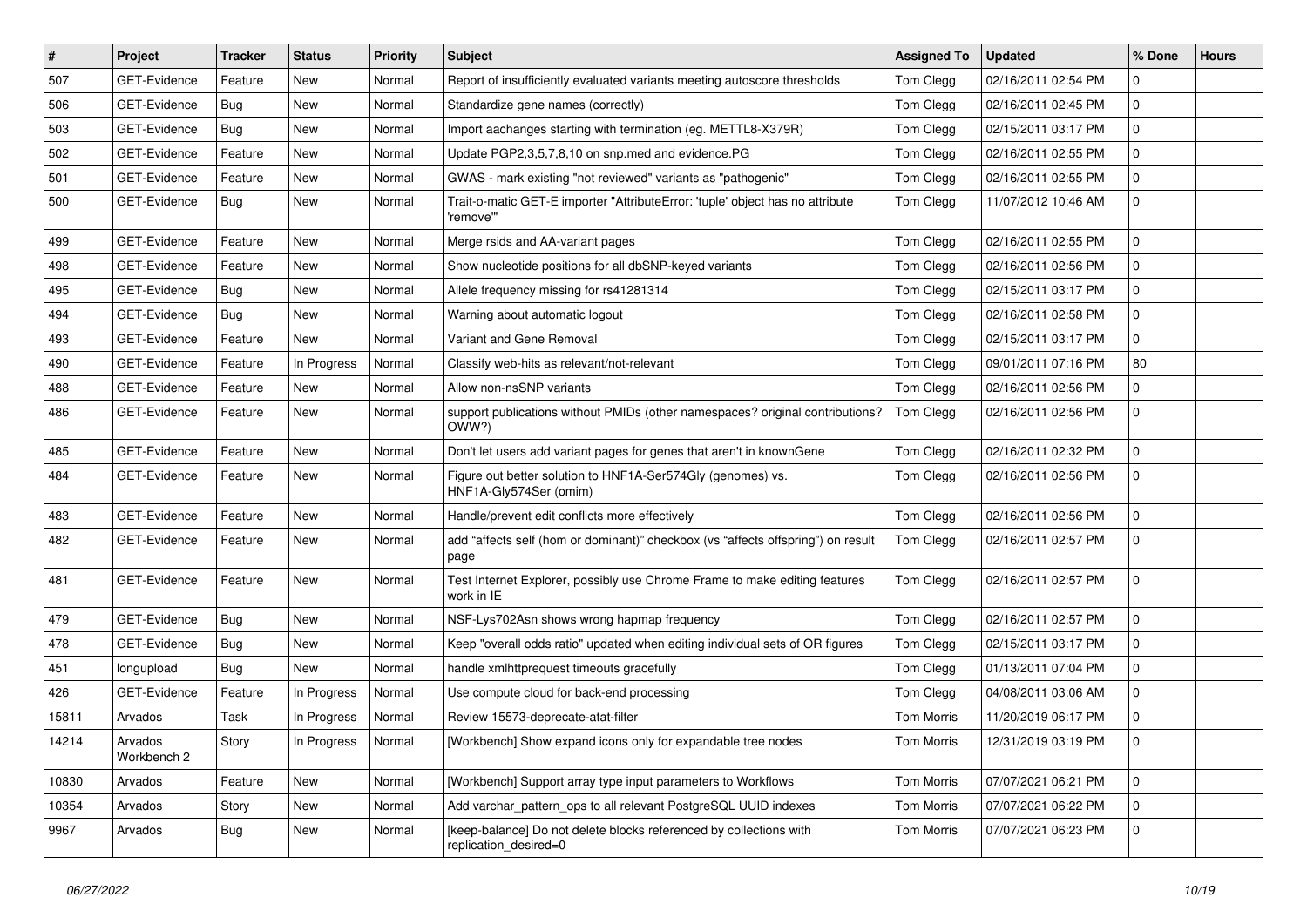| $\#$  | Project | <b>Tracker</b> | <b>Status</b> | Priority | <b>Subject</b>                                                                                                                       | <b>Assigned To</b> | <b>Updated</b>      | % Done         | <b>Hours</b> |
|-------|---------|----------------|---------------|----------|--------------------------------------------------------------------------------------------------------------------------------------|--------------------|---------------------|----------------|--------------|
| 9965  | Arvados | Bug            | <b>New</b>    | Normal   | [CWL][Crunch][Crunch2] crunchrunner should ignore hidden directories when<br>uploading to keep                                       | Tom Morris         | 07/07/2021 06:23 PM | 0              |              |
| 9964  | Arvados | <b>Bug</b>     | New           | Normal   | [CWL][Crunch2][Crunch] crunchrunner should use CWL globs to output data to<br>keep                                                   | Tom Morris         | 07/07/2021 06:23 PM | $\Omega$       |              |
| 9937  | Arvados | Story          | <b>New</b>    | Normal   | [Workbench] file upload should provide progress bar for overall upload, not just<br>individual files                                 | <b>Tom Morris</b>  | 07/07/2021 06:23 PM | $\mathbf{0}$   |              |
| 9802  | Arvados | Feature        | New           | Normal   | [Workbench UI] Pipeline instances should have a link to view the CWL file<br>used.                                                   | <b>Tom Morris</b>  | 07/07/2021 06:23 PM | 0              |              |
| 9592  | Arvados | Story          | <b>New</b>    | Normal   | [FUSE] rmdir on CollectionDirectory sets expires at                                                                                  | <b>Tom Morris</b>  | 07/07/2021 06:23 PM | 0              |              |
| 9591  | Arvados | Story          | <b>New</b>    | Normal   | [FUSE] Undelete collections by moving them out of the TrashDirectory                                                                 | <b>Tom Morris</b>  | 07/07/2021 06:23 PM | 0              |              |
| 9590  | Arvados | Story          | <b>New</b>    | Normal   | [FUSE] Trash directory to list, inspect, and un-trash trashed collections                                                            | <b>Tom Morris</b>  | 07/07/2021 06:23 PM | 0              |              |
| 9584  | Arvados | Story          | <b>New</b>    | Normal   | [FUSE] Don't display expiring collections in regular collection listings                                                             | Tom Morris         | 07/07/2021 06:23 PM | $\overline{0}$ |              |
| 9441  | Arvados | Story          | <b>New</b>    | Normal   | [Workbench] Improve user page group memberships management [to be<br>groomed]                                                        | <b>Tom Morris</b>  | 07/06/2021 09:22 PM | $\mathbf 0$    |              |
| 6130  | Arvados | Bug            | <b>New</b>    | Normal   | [Workbench] Support searching collections by their collection name                                                                   | Tom Morris         | 07/07/2021 06:29 PM | 0              |              |
| 5713  | Arvados | Bug            | <b>New</b>    | Normal   | [FUSE] File access sometimes takes too long on su92l                                                                                 | Tom Morris         | 07/07/2021 06:30 PM | 0              |              |
| 5415  | Arvados | Feature        | <b>New</b>    | Normal   | [Workbench] Improve presentation of anonymously-viewed collections (via both<br>"sharing link" and regular copy-and-pasted Location) | <b>Tom Morris</b>  | 07/07/2021 06:30 PM | $\overline{0}$ |              |
| 3976  | Arvados | Bug            | <b>New</b>    | Normal   | [API] Non-admin users should see all nodes with crunch worker state<br>busy/idle, regardless of ping age.                            | <b>Tom Morris</b>  | 07/07/2021 06:36 PM | 0              |              |
| 18668 | Arvados | Feature        | In Progress   | Normal   | [deduplication report] add project support                                                                                           | Ward<br>Vandewege  | 01/24/2022 04:50 PM | $\mathbf{0}$   |              |
| 18616 | Arvados | Task           | New           | Normal   | Review                                                                                                                               | Ward<br>Vandewege  | 01/19/2022 04:23 PM | $\overline{0}$ |              |
| 18609 | Arvados | Task           | <b>New</b>    | Normal   | Review                                                                                                                               | Ward<br>Vandewege  | 01/18/2022 08:55 PM | 0              |              |
| 18278 | Arvados | Bug            | <b>New</b>    | Normal   | [k8s] start using an ingress                                                                                                         | Ward<br>Vandewege  | 11/09/2021 07:56 PM | $\mathbf{0}$   |              |
| 18235 | Arvados | Task           | New           | Normal   | Review                                                                                                                               | Ward<br>Vandewege  | 11/10/2021 04:05 PM | $\Omega$       |              |
| 18234 | Arvados | Task           | New           | Normal   | Review                                                                                                                               | Ward<br>Vandewege  | 11/10/2021 04:14 PM | 0              |              |
| 17991 | Arvados | Task           | In Progress   | Normal   | Review #17990 arvados-formula:commit:1ad296f, branch<br>17990-add-rvm-to-ubuntu1804                                                  | Ward<br>Vandewege  | 08/09/2021 12:14 PM | 0              |              |
| 17876 | Arvados | Task           | New           | Normal   | Review                                                                                                                               | Ward<br>Vandewege  | 06/22/2022 02:56 PM | 0              |              |
| 17846 | Arvados | <b>Bug</b>     | <b>New</b>    | Normal   | [tutorial] inconsistencies/roadbumps                                                                                                 | Ward<br>Vandewege  | 06/22/2022 02:56 PM | 0              |              |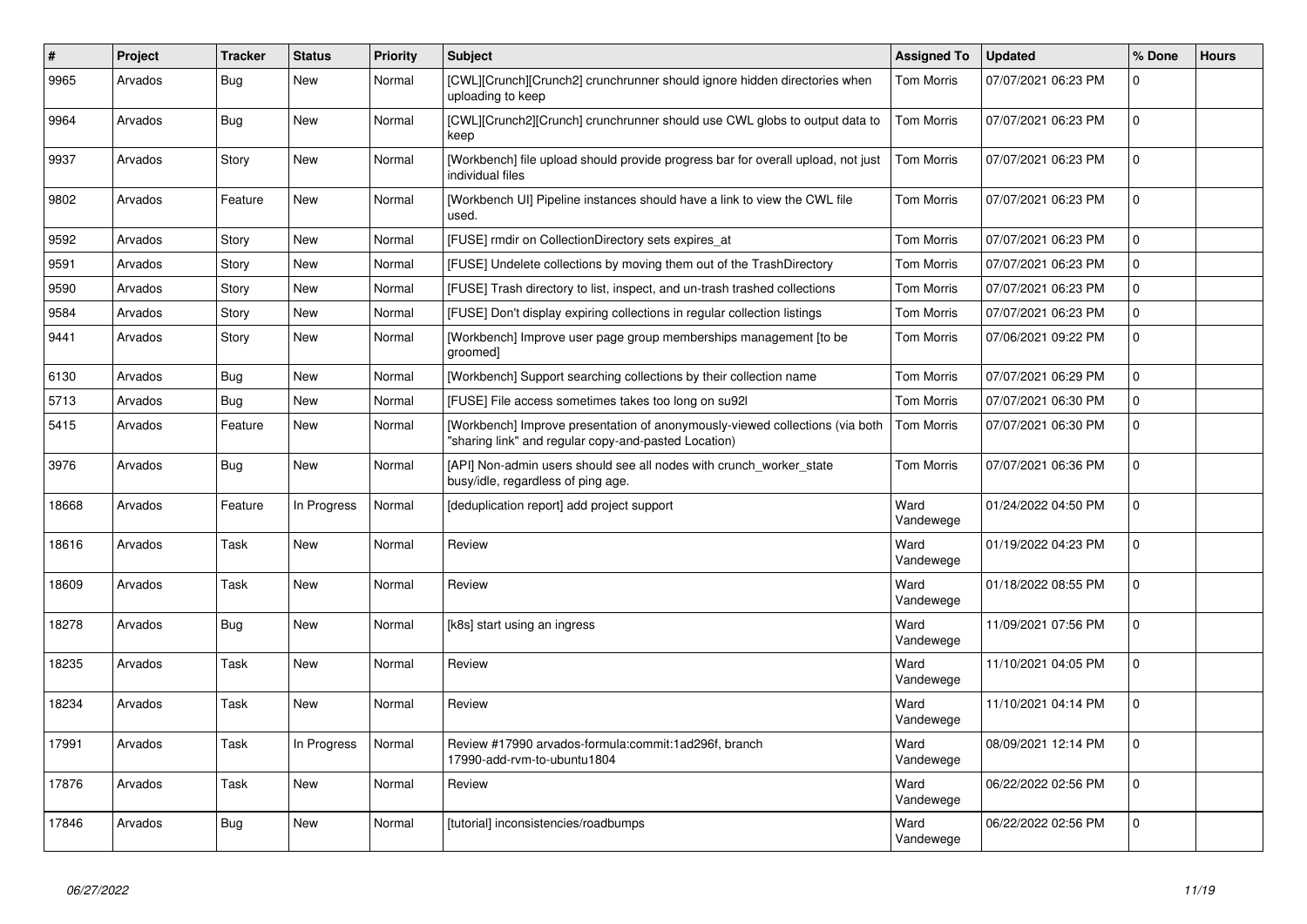| #     | Project      | <b>Tracker</b> | <b>Status</b> | <b>Priority</b> | Subject                                                                                                           | <b>Assigned To</b> | <b>Updated</b>      | % Done      | <b>Hours</b> |
|-------|--------------|----------------|---------------|-----------------|-------------------------------------------------------------------------------------------------------------------|--------------------|---------------------|-------------|--------------|
| 17660 | Arvados      | Task           | In Progress   | Normal          | Review 17209-http-forward                                                                                         | Ward<br>Vandewege  | 05/11/2021 07:10 PM | 0           |              |
| 17502 | Arvados      | Task           | In Progress   | Normal          | need help finding docker contain to run correct java version for PharmCAT                                         | Ward<br>Vandewege  | 04/02/2021 01:51 PM | 0           |              |
| 17313 | Arvados      | Feature        | New           | Normal          | [Documentation] improve federation documentation                                                                  | Ward<br>Vandewege  | 03/17/2021 03:55 PM | 0           |              |
| 17283 | Arvados      | Task           | New           | Normal          | Review                                                                                                            | Ward<br>Vandewege  | 03/04/2021 08:13 PM | 0           |              |
| 17277 | Arvados      | Task           | New           | Normal          | Make sure machine is configured to respond for that virtual host                                                  | Ward<br>Vandewege  | 02/24/2021 07:45 PM | 0           |              |
| 16832 | Arvados      | Bug            | New           | Normal          | replace linkchecker in our build environment                                                                      | Ward<br>Vandewege  | 11/04/2020 05:23 PM | 0           |              |
| 16607 | Arvados      | Task           | <b>New</b>    | Normal          | Review                                                                                                            | Ward<br>Vandewege  | 10/14/2020 07:52 PM | 0           |              |
| 16389 | Arvados      | Feature        | In Progress   | Normal          | [k8s] add support for Amazon EKS                                                                                  | Ward<br>Vandewege  | 10/14/2020 04:47 PM | 0           |              |
| 13484 | Arvados      | Story          | <b>New</b>    | Normal          | Support multiple load-balanced API server nodes                                                                   | Ward<br>Vandewege  | 07/06/2021 09:25 PM | 0           |              |
| 6925  | Tapestry     | Task           | <b>New</b>    | Normal          | Review 6924-survey-field-id                                                                                       | Ward<br>Vandewege  | 08/06/2015 05:26 PM | 0           |              |
| 6072  | GET-Evidence | Task           | New           | Normal          | Setup OAuth2 credentials with Google                                                                              | Ward<br>Vandewege  | 05/19/2015 03:06 PM | 0           |              |
| 5229  | Tapestry     | Task           | <b>New</b>    | Normal          | Review 4766                                                                                                       | Ward<br>Vandewege  | 02/19/2015 08:35 PM | 0           |              |
| 3225  | Tapestry     | Task           | <b>New</b>    | Normal          | Review 2930                                                                                                       | Ward<br>Vandewege  | 07/10/2014 08:39 PM | 0           |              |
| 2231  | Tapestry     | Feature        | <b>New</b>    | Normal          | add flag to choose locale                                                                                         | Ward<br>Vandewege  | 02/26/2014 12:34 PM | 0           |              |
| 1836  | Tapestry     | <b>Bug</b>     | New           | Normal          | when Tapestry fails to send e-mail, user should not be presented with an "sorry,<br>something went wrong" message | Ward<br>Vandewege  | 01/05/2014 09:35 AM | 0           |              |
| 1632  | Tapestry     | Feature        | <b>New</b>    | Normal          | detect missing configuration variables on startup                                                                 | Ward<br>Vandewege  | 11/20/2013 12:19 PM | 0           |              |
| 1615  | Tapestry     | Bug            | <b>New</b>    | Normal          | People who are not enrolled should not be able to use the 'withdraw' function                                     | Ward<br>Vandewege  | 03/20/2014 11:51 PM | 0           |              |
| 1520  | Tapestry     | <b>Bug</b>     | New           | Normal          | auto-enrollment feature should be configurable                                                                    | Ward<br>Vandewege  | 09/20/2013 01:33 PM | $\mathbf 0$ |              |
| 1380  | GET-Evidence | Bug            | New           | Normal          | slowness when accessing /genomes as admin user                                                                    | Ward<br>Vandewege  | 02/04/2013 02:36 PM | 0           |              |
| 1209  | GET-Evidence | <b>Bug</b>     | New           | Normal          | slowness accessing http://evidence.personalgenomes.org/hu43860C                                                   | Ward<br>Vandewege  | 11/07/2012 10:56 AM | $\mathbf 0$ |              |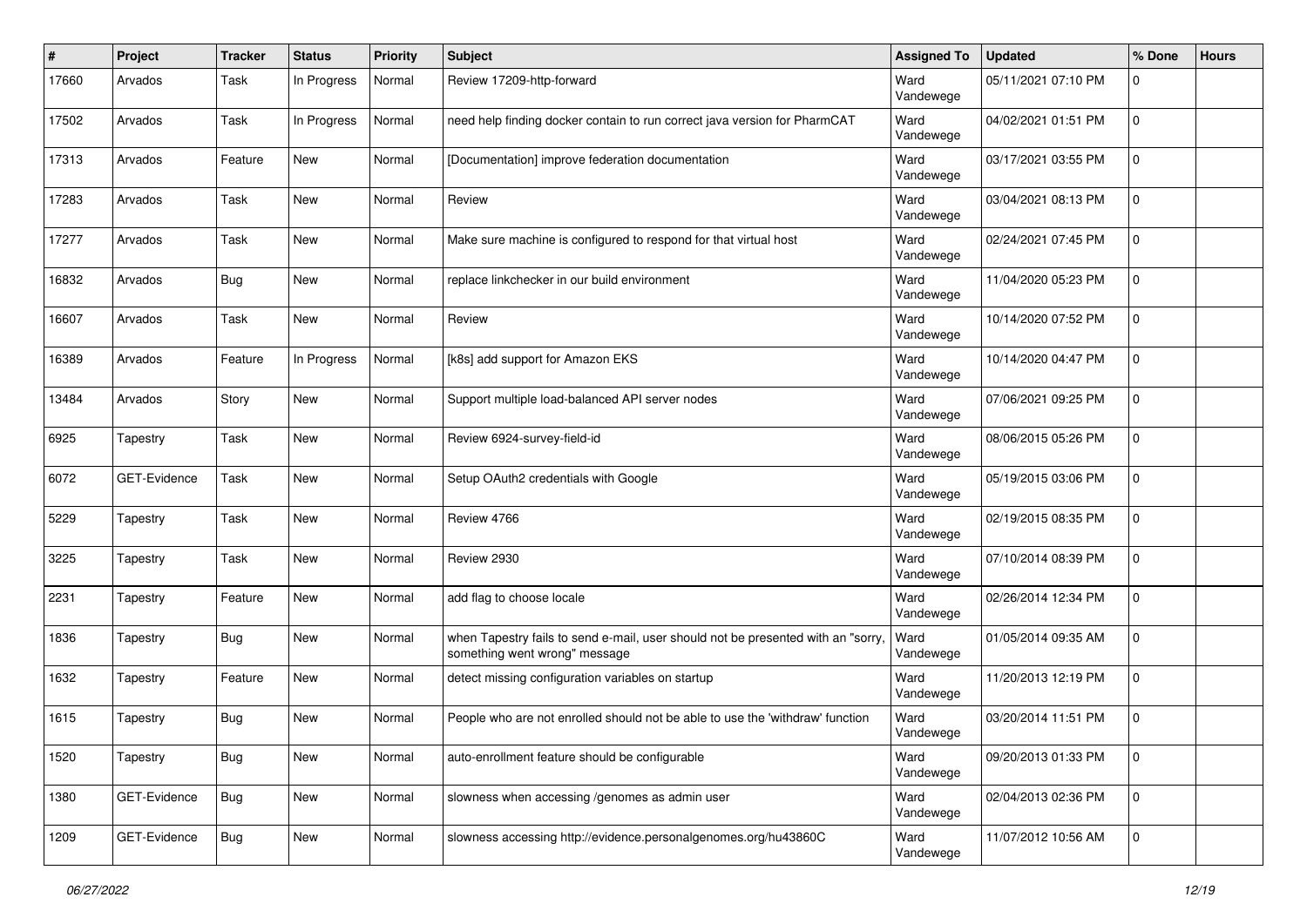| #     | Project                | <b>Tracker</b> | <b>Status</b> | <b>Priority</b> | Subject                                                                                                | <b>Assigned To</b> | <b>Updated</b>      | % Done      | <b>Hours</b> |
|-------|------------------------|----------------|---------------|-----------------|--------------------------------------------------------------------------------------------------------|--------------------|---------------------|-------------|--------------|
| 19216 | Arvados                | <b>Bug</b>     | New           | Normal          | Controller not logging to journalctl?                                                                  |                    | 06/25/2022 09:00 PM | 0           |              |
| 19215 | Arvados                | <b>Bug</b>     | <b>New</b>    | Normal          | installer experience                                                                                   |                    | 06/25/2022 12:35 AM | 0           |              |
| 19214 | Arvados                | Bug            | In Progress   | Normal          | Mention updating /etc/hosts                                                                            |                    | 06/24/2022 05:56 PM | 0           |              |
| 19213 | Arvados                | Support        | <b>New</b>    | Normal          | Support Ubuntu 22.04 LTS                                                                               |                    | 06/23/2022 07:56 PM | 0           |              |
| 19198 | Arvados                | Feature        | New           | Normal          | Feature to normalize and re-pack manifest so that same content always has<br>same hash                 |                    | 06/15/2022 03:05 PM | 0           |              |
| 19197 | Arvados                | Feature        | <b>New</b>    | Normal          | Optimize permission checks for can_write/can_manage fields                                             |                    | 06/14/2022 02:40 PM | 0           |              |
| 19196 | Arvados                | Feature        | New           | Normal          | Allow API select parameter to add/remove fields from the default set                                   |                    | 06/14/2022 02:35 PM | 0           |              |
| 19194 | Arvados                | Feature        | <b>New</b>    | Normal          | Return can_manage and can_write for all object types (not just<br>users/groups/projects)               |                    | 06/14/2022 02:36 PM | 0           |              |
| 19181 | Arvados                | Story          | New           | Normal          | Workbench 2 uses replace_files API                                                                     |                    | 06/22/2022 02:52 PM | $\mathbf 0$ |              |
| 19171 | Arvados Epics          | Story          | New           | Normal          | Playground onboarding                                                                                  |                    | 06/01/2022 02:36 PM | 0           |              |
| 19170 | Arvados Epics          | Story          | <b>New</b>    | Normal          | <b>CWL-Seek</b>                                                                                        |                    | 05/31/2022 05:57 PM | 0           |              |
| 19150 | Arvados                | Feature        | New           | Normal          | arvados-server install -type=test -test-suite-user=X` should add user X to<br>docker and fuse groups   |                    | 05/20/2022 05:53 PM | 0           |              |
| 19140 | Arvados                | Feature        | <b>New</b>    | Normal          | Document a process by which you would set up a service account                                         |                    | 06/07/2022 06:27 PM | 0           |              |
| 19132 | Arvados Epics          | Story          | <b>New</b>    | Normal          | Versioning registered workflows                                                                        |                    | 06/15/2022 02:51 PM | 0           |              |
| 19131 | Arvados<br>Workbench 2 | Feature        | <b>New</b>    | Normal          | Sharing URLs/Links: Allow the user to attach a personal note                                           |                    | 05/24/2022 06:39 PM | 0           |              |
| 19091 | Arvados                | Feature        | New           | Normal          | Managed property to assert valid unix username                                                         |                    | 05/02/2022 04:48 PM | 0           |              |
| 19089 | Arvados Epics          | Task           | <b>New</b>    | Normal          | Cross-federation filter groups                                                                         |                    | 05/02/2022 04:49 PM | 0           |              |
| 19082 | Arvados                | Feature        | New           | Normal          | Scale default keep cache request with cores or RAM request                                             |                    | 05/04/2022 03:19 PM | 0           |              |
| 19080 | Arvados                | Feature        | <b>New</b>    | Normal          | Offer to un-trash items, instead of "not found" dialog                                                 |                    | 06/22/2022 02:55 PM | 0           |              |
| 19058 | Arvados                | Support        | New           | Normal          | Add code scanning to jenkins pipeline                                                                  |                    | 04/27/2022 03:08 PM | 0           |              |
| 19057 | Arvados                | Bug            | <b>New</b>    | Normal          | [controller] should not allow adding the same user to a VM more than one time                          |                    | 06/22/2022 02:53 PM | 0           |              |
| 19056 | Arvados                | Feature        | <b>New</b>    | Normal          | Environment variable / command line convention that specifies where to get<br>HOST/TOKEN settings.conf |                    | 05/04/2022 03:18 PM | 0           |              |
| 19048 | Arvados                | Bug            | <b>New</b>    | Normal          | Copying a folder in collection file browser results in empty folder                                    |                    | 06/22/2022 02:54 PM | 0           |              |
| 19047 | Arvados                | Feature        | <b>New</b>    | Normal          | Pythonic interface to launch workflows                                                                 |                    | 04/20/2022 07:41 PM | 0           |              |
| 19044 | Arvados                | Task           | In Progress   | Normal          | 27. Add the release to zenodo.org                                                                      |                    | 06/22/2022 03:00 PM | 0           |              |
| 19038 | Arvados                | Task           | In Progress   | Normal          | 21. Publish arvados/arvbox-demo image                                                                  |                    | 06/22/2022 03:00 PM | 0           |              |
| 18998 | Arvados                | Story          | New           | Normal          | keepstore ability to check token validity for uploads                                                  |                    | 06/07/2022 08:59 PM | $\mathbf 0$ |              |
| 18997 | Arvados                | Story          | New           | Normal          | ability to migrate arvbox to arvados-server boot dev mode                                              |                    | 06/07/2022 09:00 PM | 0           |              |
| 18996 | Arvados                | <b>Bug</b>     | New           | Normal          | Container request's expires at field                                                                   |                    | 06/22/2022 02:55 PM | 0           |              |
| 18988 | Arvados                | Feature        | New           | Normal          | [CWL] support singularity/docker hint to make debugging workflows easier                               |                    | 04/11/2022 06:29 PM | 0           |              |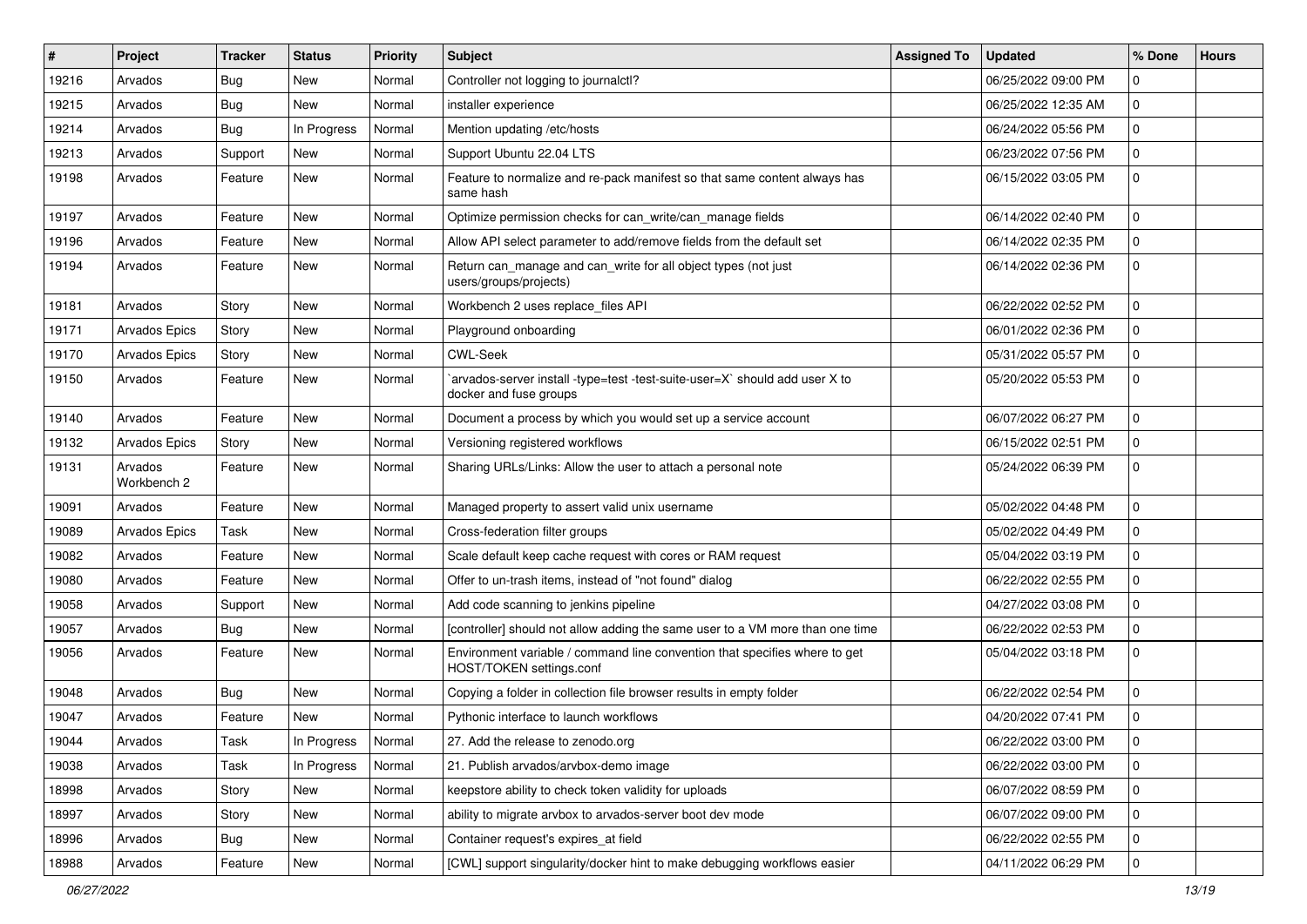| #     | Project       | <b>Tracker</b> | <b>Status</b> | <b>Priority</b> | <b>Subject</b>                                                                                                              | <b>Assigned To</b> | <b>Updated</b>      | % Done      | <b>Hours</b> |
|-------|---------------|----------------|---------------|-----------------|-----------------------------------------------------------------------------------------------------------------------------|--------------------|---------------------|-------------|--------------|
| 18977 | Arvados       | Bug            | <b>New</b>    | Normal          | Mishandled Azure error?                                                                                                     |                    | 04/12/2022 07:55 PM | 0           |              |
| 18973 | Arvados       | Story          | <b>New</b>    | Normal          | Test combinations of federation scenarios                                                                                   |                    | 06/22/2022 02:54 PM | 0           |              |
| 18970 | Arvados       | Feature        | <b>New</b>    | Normal          | Add support for publicly shared collections (anonymous user)                                                                |                    | 04/04/2022 03:17 PM | 0           |              |
| 18969 | Arvados       | <b>Bug</b>     | <b>New</b>    | Normal          | Controller should monitor its own memory usage and pause requests handling<br>when memory usage is high                     |                    | 04/05/2022 02:53 PM | 0           |              |
| 18967 | Arvados       | Story          | <b>New</b>    | Normal          | drop legacy columns and tables                                                                                              |                    | 04/01/2022 07:03 PM | 0           |              |
| 18964 | Arvados       | Bug            | <b>New</b>    | Normal          | Write better prefetch tests                                                                                                 |                    | 06/22/2022 02:56 PM | 0           |              |
| 18961 | Arvados       | Feature        | <b>New</b>    | Normal          | Go FileSystem / FUSE mount supports block caching & prefetch                                                                |                    | 05/04/2022 03:18 PM | 0           |              |
| 18960 | Arvados       | Feature        | <b>New</b>    | Normal          | crunch-run can use Go FUSE driver for read-only mounts                                                                      |                    | 05/04/2022 03:17 PM | 0           |              |
| 18951 | Arvados       | Task           | <b>New</b>    | Normal          | Review                                                                                                                      |                    | 06/22/2022 02:55 PM | 0           |              |
| 18946 | Arvados       | Feature        | <b>New</b>    | Normal          | Render fields of user profile from config                                                                                   |                    | 03/30/2022 02:29 PM | 0           |              |
| 18944 | Arvados       | Feature        | <b>New</b>    | Normal          | [controller] should log the user uuid used for the request                                                                  |                    | 06/22/2022 03:32 PM | 0           |              |
| 18942 | Arvados       | Story          | <b>New</b>    | Normal          | Remove perl SDK, tests, dependencies                                                                                        |                    | 03/29/2022 02:14 PM | 0           |              |
| 18936 | Arvados       | Bug            | <b>New</b>    | Normal          | [api] [controller] remove reader_token support                                                                              |                    | 06/22/2022 02:56 PM | 0           |              |
| 18897 | Arvados       | Feature        | <b>New</b>    | Normal          | [go services] should log the uuid of the token used for each request (and if<br>available, the uuid of the associated user) |                    | 06/22/2022 03:32 PM | 0           |              |
| 18874 | Arvados       | Support        | <b>New</b>    | Normal          | Merge workbench2 history into main Arvados repo                                                                             |                    | 06/22/2022 02:54 PM | 0           |              |
| 18871 | Arvados       | Feature        | <b>New</b>    | Normal          | WebDAV uses replace_files API                                                                                               |                    | 03/16/2022 02:13 PM | 0           |              |
| 18864 | Arvados       | Bug            | <b>New</b>    | Normal          | "Responsible person" link is wrong                                                                                          |                    | 03/14/2022 03:49 PM | 0           |              |
| 18863 | Arvados       | Feature        | <b>New</b>    | Normal          | [controller] add background job to clean up old container log records                                                       |                    | 06/22/2022 02:55 PM | 0           |              |
| 18862 | Arvados       | Bug            | <b>New</b>    | Normal          | [api] remove replay_job_log rake task                                                                                       |                    | 03/14/2022 03:43 PM | 0           |              |
| 18861 | Arvados       | Story          | <b>New</b>    | Normal          | Retire wb1                                                                                                                  |                    | 03/14/2022 02:48 PM | 0           |              |
| 18860 | Arvados       | Story          | <b>New</b>    | Normal          | Display number of container attempts and make it easy to access past logs                                                   |                    | 03/23/2022 06:53 PM | 0           |              |
| 18853 | Arvados       | Story          | <b>New</b>    | Normal          | Get input collection uuid or metadata                                                                                       |                    | 03/10/2022 03:13 PM | 0           |              |
| 18847 | Arvados Epics | Story          | <b>New</b>    | Normal          | Structured type checking for properties                                                                                     |                    | 03/09/2022 05:50 PM | 0           |              |
| 18846 | Arvados       | Story          | <b>New</b>    | Normal          | Rendering rich descriptions                                                                                                 |                    | 03/09/2022 08:42 PM | 0           |              |
| 18842 | Arvados       | Feature        | <b>New</b>    | Normal          | Local disk keep cache for Python SDK/arv-mount                                                                              |                    | 03/08/2022 04:29 PM | 0           |              |
| 18841 | Arvados       | Feature        | <b>New</b>    | Normal          | Feature to inject additional info into wb2 details panel                                                                    |                    | 03/08/2022 09:59 PM | 0           |              |
| 18840 | Arvados       | Feature        | New           | Normal          | Algorithm to repack small files into larger blocks                                                                          |                    | 03/08/2022 03:15 PM | 0           |              |
| 18810 | Arvados       | Feature        | New           | Normal          | PySDK API Client wrapper methods that automatically translate properties<br>using a vocabulary                              |                    | 03/01/2022 08:58 PM | 0           |              |
| 18800 | Arvados Epics | Story          | New           | Normal          | Update Python SDK documentation                                                                                             |                    | 06/06/2022 06:12 PM | 0           |              |
| 18799 | Arvados       | Story          | New           | Normal          | Strategy to tie the Python SDK to the API docs                                                                              |                    | 02/23/2022 08:05 PM | 0           |              |
| 18798 | Arvados       | Story          | New           | Normal          | Turn code cookbook into liquid template & include files separately                                                          |                    | 02/23/2022 07:46 PM | $\mathbf 0$ |              |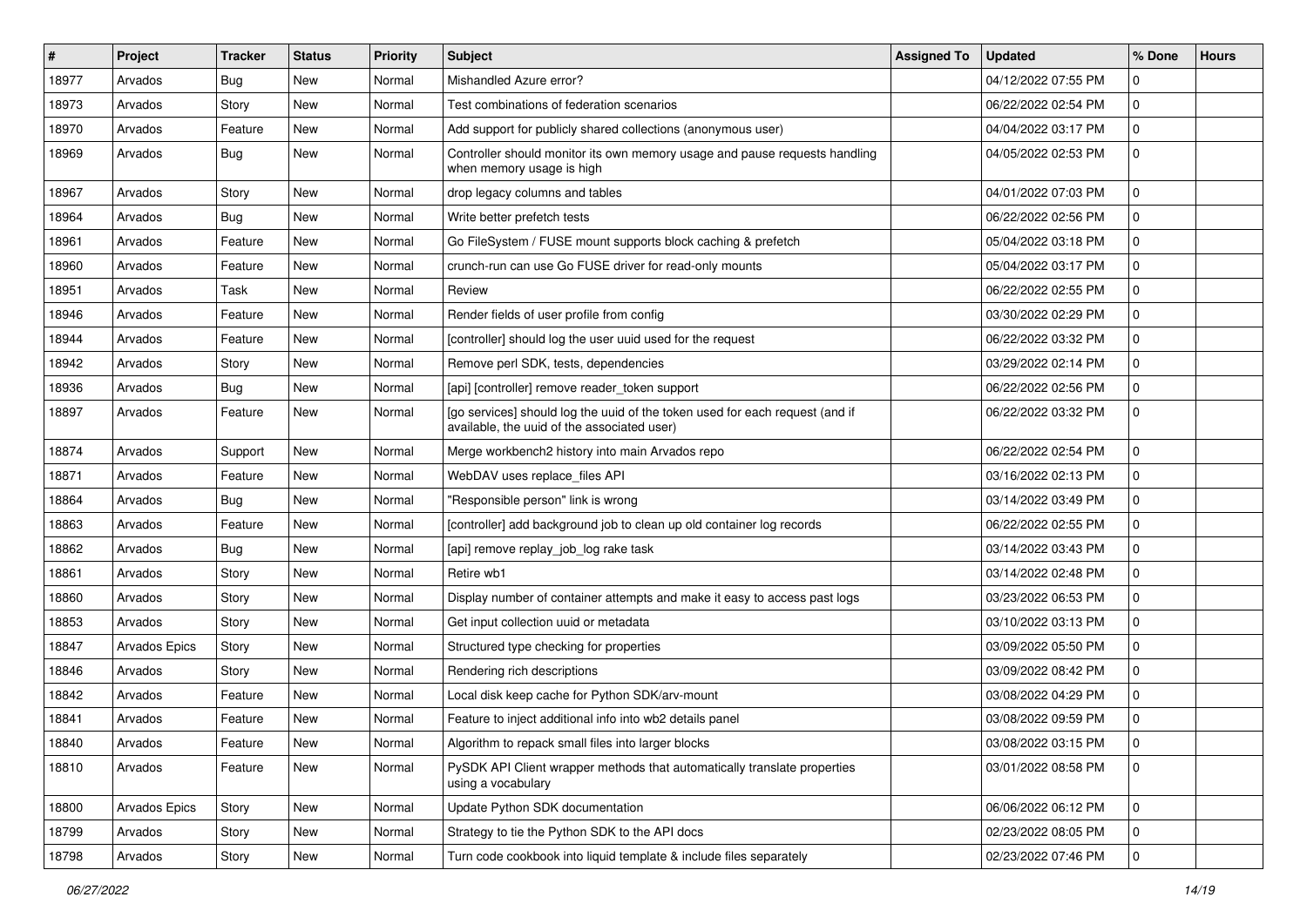| $\#$  | Project       | <b>Tracker</b> | <b>Status</b> | <b>Priority</b> | Subject                                                                                                                                            | <b>Assigned To</b> | <b>Updated</b>      | % Done      | <b>Hours</b> |
|-------|---------------|----------------|---------------|-----------------|----------------------------------------------------------------------------------------------------------------------------------------------------|--------------------|---------------------|-------------|--------------|
| 18797 | Arvados       | Story          | In Progress   | Normal          | Flesh out python sdk documentation in docstrings & ensure good presentation<br>in pydoc                                                            |                    | 02/23/2022 08:04 PM | 0           |              |
| 18790 | Arvados       | Feature        | New           | Normal          | Access live container logs through arvados-client and crunch-run container<br>gateway                                                              |                    | 02/18/2022 03:28 PM | 0           |              |
| 18788 | Arvados       | Feature        | <b>New</b>    | Normal          | User merge & migration support on LoginCluster federations                                                                                         |                    | 05/04/2022 03:18 PM | 0           |              |
| 18775 | Arvados       | Feature        | New           | Normal          | Search in picker dialogue for selecting Projects/Files/Directories                                                                                 |                    | 06/22/2022 03:37 PM | 0           |              |
| 18765 | Arvados       | Bug            | New           | Normal          | engine configuration too big > 1048448 with singularity                                                                                            |                    | 06/07/2022 01:56 PM | 0           |              |
| 18762 | Arvados       | <b>Bug</b>     | <b>New</b>    | Normal          | rails background tasks scaling issues                                                                                                              |                    | 06/22/2022 02:56 PM | 0           |              |
| 18726 | Arvados       | Feature        | New           | Normal          | a-c-r uses arv-put internally to upload dependencies                                                                                               |                    | 02/10/2022 04:53 PM | 0           |              |
| 18724 | Arvados       | Bug            | New           | Normal          | Collection file_names should contain full paths for substring matching                                                                             |                    | 03/01/2022 09:11 PM | 0           |              |
| 18693 | Arvados       | Story          | New           | Normal          | Deduplicate permission links                                                                                                                       |                    | 06/22/2022 02:53 PM | 0           |              |
| 18689 | Arvados       | Feature        | <b>New</b>    | Normal          | support secret_environment                                                                                                                         |                    | 04/06/2022 03:55 PM | 0           |              |
| 18685 | Arvados Epics | Story          | New           | Normal          | Synchronize configuration on multi-node cluster                                                                                                    |                    | 05/18/2022 02:35 PM | 0           |              |
| 18684 | Arvados Epics | Story          | <b>New</b>    | Normal          | New user mode for Workbench (for use on Playground)                                                                                                |                    | 02/18/2022 10:01 PM | 0           |              |
| 18677 | Arvados       | Feature        | New           | Normal          | Container runtime metrics API                                                                                                                      |                    | 01/25/2022 06:56 PM | 0           |              |
| 18672 | Arvados       | Feature        | New           | Normal          | [go sdk] describe + implement desired Go SDK                                                                                                       |                    | 01/24/2022 09:34 PM | $\mathbf 0$ |              |
| 18671 | Arvados       | <b>Bug</b>     | New           | Normal          | [go sdk] update documentation                                                                                                                      |                    | 01/24/2022 09:33 PM | 0           |              |
| 18669 | Arvados       | Task           | New           | Normal          | review 18668-add-project-support-to-deduplication-report                                                                                           |                    | 01/24/2022 04:51 PM | 0           |              |
| 18623 | Arvados       | Feature        | <b>New</b>    | Normal          | Ensure Etag can be used and honor If-Match header in updates                                                                                       |                    | 01/12/2022 04:50 PM | 0           |              |
| 18621 | Arvados       | Feature        | New           | Normal          | Ability for admin to purge old versions of a collection                                                                                            |                    | 01/10/2022 04:41 PM | 0           |              |
| 18620 | Arvados       | Feature        | New           | Normal          | [LSF] use btop to adjust relative priorities of arvados jobs                                                                                       |                    | 01/10/2022 03:45 PM | 0           |              |
| 18618 | Arvados       | Bug            | New           | Normal          | Reusing workflows/steps is too slow                                                                                                                |                    | 01/07/2022 07:12 PM | 0           |              |
| 18586 | Arvados       | Bug            | <b>New</b>    | Normal          | Remove docs/code for unsupported AsyncPermissionsUpdateInterval                                                                                    |                    | 12/14/2021 04:21 PM | 0           |              |
| 18576 | Arvados       | Feature        | New           | Normal          | arv-put converts properties aliases to vocabulary ids                                                                                              |                    | 04/05/2022 02:53 PM | 0           |              |
| 18573 | Arvados       | Feature        | New           | Normal          | packer compute image builder script should take an explicit arvados package<br>version to install instead of latest in selected package repository |                    | 12/09/2021 05:01 PM | 0           |              |
| 18564 | Arvados       | Feature        | <b>New</b>    | Normal          | [art] run jenkins release build steps with a set of parameters                                                                                     |                    | 06/08/2022 03:20 PM | 0           |              |
| 18563 | Arvados       | <b>Bug</b>     | New           | Normal          | [config] simplify/streamline InternalURLs/ExternalURL situation                                                                                    |                    | 06/07/2022 09:07 PM | 0           |              |
| 18548 | Arvados       | Feature        | New           | Normal          | Ability to share a link to the "Get API Token" dialog in WB"                                                                                       |                    | 12/03/2021 03:22 PM | $\mathbf 0$ |              |
| 18516 | Arvados       | Story          | New           | Normal          | run Theia interactively for development on shell and/or compute nodes                                                                              |                    | 12/01/2021 05:47 PM | $\mathbf 0$ |              |
| 18515 | Arvados       | Story          | New           | Normal          | run interactive Jupyter on shell and/or compute nodes                                                                                              |                    | 12/01/2021 05:17 PM | 0           |              |
| 18514 | Arvados       | Story          | New           | Normal          | Research framework for interactive tutorials that overlay the app                                                                                  |                    | 12/01/2021 03:49 PM | 0           |              |
| 18501 | Arvados       | <b>Bug</b>     | New           | Normal          | Add option in ARV GUI to open link in new tab                                                                                                      |                    | 11/30/2021 03:43 PM | 0           |              |
| 18500 | Arvados       | <b>Bug</b>     | New           | Normal          | Arvados CV for "Study Type" property not active                                                                                                    |                    | 11/30/2021 03:41 PM | $\mathbf 0$ |              |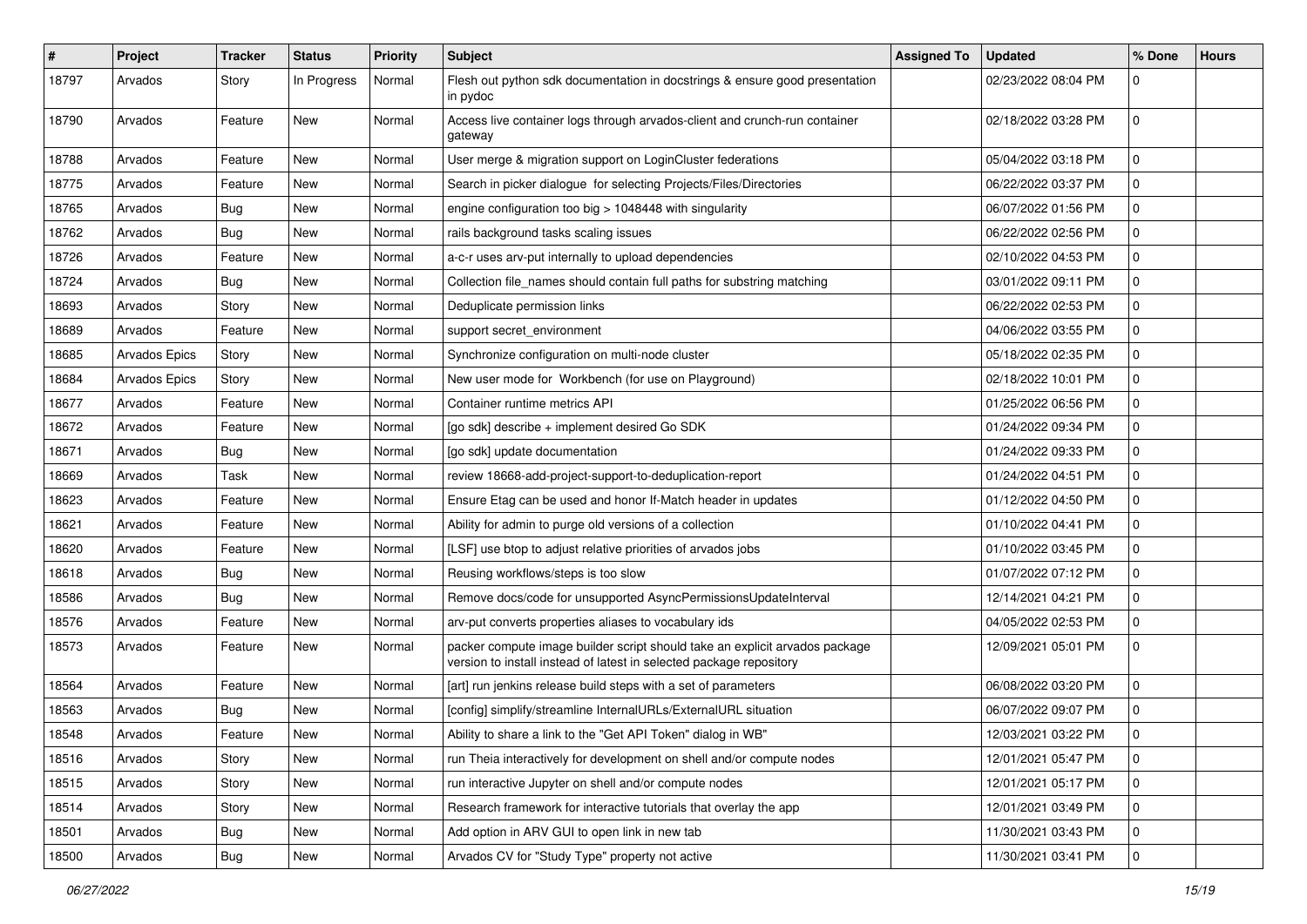| #     | Project                | <b>Tracker</b> | <b>Status</b> | <b>Priority</b> | <b>Subject</b>                                                                                                            | <b>Assigned To</b> | <b>Updated</b>      | % Done      | <b>Hours</b> |
|-------|------------------------|----------------|---------------|-----------------|---------------------------------------------------------------------------------------------------------------------------|--------------------|---------------------|-------------|--------------|
| 18499 | Arvados                | Bug            | New           | Normal          | Advanced Dialog on collections shows the manifest_text as null                                                            |                    | 11/30/2021 03:38 PM | 0           |              |
| 18498 | Arvados                | <b>Bug</b>     | <b>New</b>    | Normal          | WB2 collection UUID in project URL shows blank page                                                                       |                    | 11/30/2021 03:37 PM | 0           |              |
| 18486 | Arvados                | Bug            | New           | Normal          | Docker containers are always removed                                                                                      |                    | 12/07/2021 03:31 PM | 0           |              |
| 18481 | Arvados                | Bug            | New           | Normal          | Workbench allows setting values with leading and trailing whitespace in<br>property values                                |                    | 11/26/2021 08:13 AM | 0           |              |
| 18464 | Arvados                | Feature        | New           | Normal          | Batch update endpoint for permission changes                                                                              |                    | 11/22/2021 03:33 PM | 0           |              |
| 18463 | Arvados                | Feature        | New           | Normal          | Sharing dialog shows all permissions including indirect and allows searching for<br>users by name                         |                    | 11/22/2021 03:20 PM | 0           |              |
| 18462 | Arvados                | Story          | New           | Normal          | Requesting object by uuid should return 403 instead of 404                                                                |                    | 11/22/2021 03:20 PM | 0           |              |
| 18393 | Arvados                | <b>Bug</b>     | <b>New</b>    | Normal          | [workbench2] forces relogin on every new window/tab                                                                       |                    | 11/19/2021 02:43 PM | 0           |              |
| 18390 | <b>Arvados Epics</b>   | Story          | In Progress   | Normal          | Frozen projects                                                                                                           |                    | 06/01/2022 02:21 PM | 0           |              |
| 18385 | Arvados                | Bug            | New           | Normal          | arvados-server config-dump   arvados-server config-check -config=- spurious<br>warnings                                   |                    | 11/16/2021 09:06 PM | 0           |              |
| 18371 | Arvados<br>Workbench 2 | Bug            | New           | Normal          | Handle unreachable API server better on startup                                                                           |                    | 11/15/2021 07:09 PM | 0           |              |
| 18369 | Arvados                | Feature        | New           | Normal          | [doc] describe the block packing algorithm used by our various Keep clients<br>(arv-put, python sdk, keep-web, arv-mount) |                    | 11/15/2021 04:14 PM | 0           |              |
| 18368 | Arvados                | Feature        | New           | Normal          | Notification banner                                                                                                       |                    | 06/21/2022 08:00 PM | 0           |              |
| 18362 | Arvados                | Story          | New           | Normal          | cwltest results for Arvados produces badges which can be linked to from<br>commonwl.org                                   |                    | 11/10/2021 05:41 PM | 0           |              |
| 18350 | Arvados Epics          | Story          | <b>New</b>    | Normal          | Login cluster with only arvados-controller & no fallback to Rails                                                         |                    | 02/18/2022 10:00 PM | 0           |              |
| 18347 | Arvados                | Feature        | New           | Normal          | Cache negative token lookups in federation/OIDC                                                                           |                    | 11/23/2021 09:07 PM | $\mathbf 0$ |              |
| 18345 | Arvados                | Bug            | New           | Normal          | Activity script crash                                                                                                     |                    | 11/23/2021 09:13 PM | 0           |              |
| 18342 | Arvados Epics          | Story          | New           | Normal          | Stream Keep data to minimize latency and memory usage                                                                     |                    | 05/09/2022 03:21 PM | 0           |              |
| 18341 | Arvados                | Story          | New           | Normal          | "arvados-server init" can set up a single-node production cluster                                                         |                    | 11/08/2021 02:39 PM | 0           |              |
| 18338 | Arvados                | Story          | <b>New</b>    | Normal          | 'arvados-server init" can use a local root CA to sign certificates                                                        |                    | 11/05/2021 03:27 PM | 0           |              |
| 18337 | <b>Arvados Epics</b>   | Story          | New           | Normal          | Easy install via OS package                                                                                               |                    | 02/18/2022 09:56 PM | 0           |              |
| 18335 | Arvados                | Feature        | New           | Normal          | Export health checks as Prometheus metrics                                                                                |                    | 11/04/2021 03:58 PM | 0           |              |
| 18334 | Arvados                | Bug            | New           | Normal          | Accept release info changes in docker recipes                                                                             |                    | 11/04/2021 03:23 PM | 0           |              |
| 18292 | Arvados                | Bug            | New           | Normal          | [cleanup] remove AssignNodeHostname from the configuration. Also from the<br>documentation.                               |                    | 10/22/2021 09:24 PM | 0           |              |
| 18280 | Arvados                | Bug            | New           | Normal          | Advanced Search in ARV PROD GUI non-functional                                                                            |                    | 10/20/2021 04:46 PM | 0           |              |
| 18279 | Arvados                | <b>Bug</b>     | New           | Normal          | Data Collection page on 2.3.0 rc2                                                                                         |                    | 10/20/2021 04:45 PM | 0           |              |
| 18266 | Arvados                | <b>Bug</b>     | New           | Normal          | Turn manual testing plan for WB2 into tickets to write cypress tests                                                      |                    | 06/22/2022 02:54 PM | 0           |              |
| 18262 | Arvados                | <b>Bug</b>     | New           | Normal          | [crunch-run] handle out-of-diskspace on the compute node better                                                           |                    | 10/08/2021 09:42 PM | $\mathbf 0$ |              |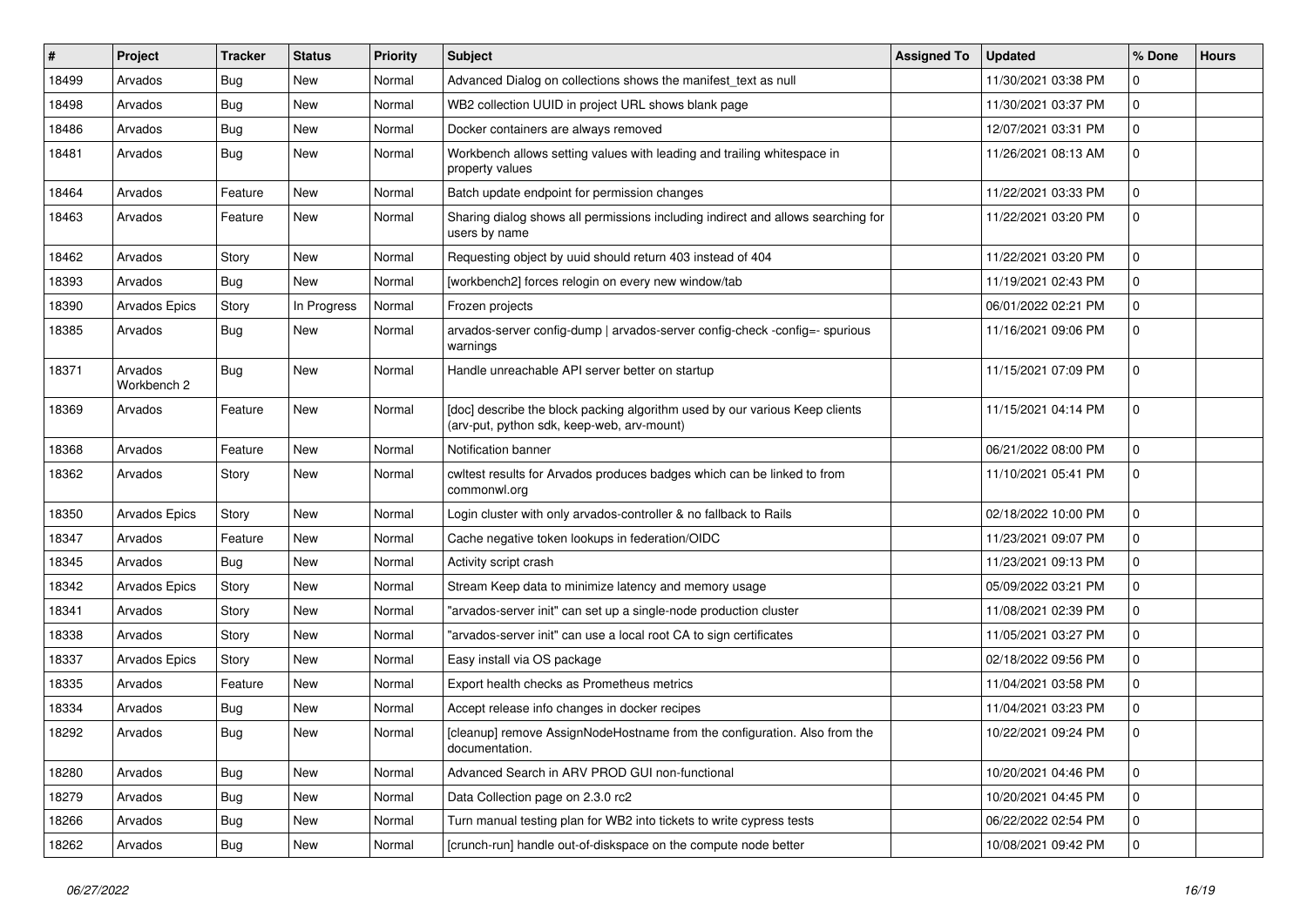| $\vert$ # | Project                | <b>Tracker</b> | <b>Status</b> | <b>Priority</b> | <b>Subject</b>                                                                                    | <b>Assigned To</b> | <b>Updated</b>      | % Done      | <b>Hours</b> |
|-----------|------------------------|----------------|---------------|-----------------|---------------------------------------------------------------------------------------------------|--------------------|---------------------|-------------|--------------|
| 18255     | Arvados                | Story          | <b>New</b>    | Normal          | Proof of concept Arvados single-node AMI                                                          |                    | 10/06/2021 03:25 PM | 0           |              |
| 18241     | Arvados                | Story          | <b>New</b>    | Normal          | "NanoCPUs can not be set" Docker error                                                            |                    | 10/13/2021 03:13 PM | 0           |              |
| 18239     | Arvados                | Story          | New           | Normal          | Add Kubernetes testing to CI                                                                      |                    | 11/09/2021 07:56 PM | $\mathbf 0$ |              |
| 18221     | Arvados                | Story          | In Progress   | Normal          | Test coverage plan for combinations of slurm/lsf/cloud singularity/docker                         |                    | 06/08/2022 03:19 PM | 0           |              |
| 18220     | Arvados                | Bug            | <b>New</b>    | Normal          | Support Docker ENTRYPOINT on Singularity in crunch-run                                            |                    | 09/29/2021 03:25 PM | 0           |              |
| 18218     | Arvados                | Feature        | <b>New</b>    | Normal          | ARV GUI: perform operations on files selected via the filter                                      |                    | 09/28/2021 08:30 PM | 0           |              |
| 18217     | Arvados                | Feature        | <b>New</b>    | Normal          | Enable file sorting in Data Collection                                                            |                    | 09/28/2021 07:45 PM | 0           |              |
| 18214     | Arvados                | Bug            | New           | Normal          | global search results link to wb1 not wb2                                                         |                    | 09/28/2021 07:30 PM | 0           |              |
| 18213     | Arvados                | Feature        | New           | Normal          | Arvados "display in new tab" shows outdated data                                                  |                    | 09/28/2021 07:28 PM | 0           |              |
| 18212     | Arvados                | Bug            | <b>New</b>    | Normal          | Read-only users can't open file in new tab                                                        |                    | 09/28/2021 07:27 PM | 0           |              |
| 18211     | Arvados                | Feature        | New           | Normal          | Should the Loading Progress bar always be shown?                                                  |                    | 09/28/2021 07:16 PM | 0           |              |
| 18210     | Arvados                | Bug            | New           | Normal          | Create Mountainduck Bookmark files not working                                                    |                    | 09/28/2021 07:14 PM | 0           |              |
| 18209     | Arvados                | Feature        | New           | Normal          | Re-run process on arvados throws error                                                            |                    | 09/28/2021 07:12 PM | 0           |              |
| 18208     | Arvados                | Bug            | <b>New</b>    | Normal          | Workbench2 search shows all sites even if just searching in one site                              |                    | 09/28/2021 07:09 PM | 0           |              |
| 18205     | Arvados                | Feature        | <b>New</b>    | Normal          | [api] [cloud] add live compute instance price to container record                                 |                    | 06/15/2022 02:45 PM | 0           |              |
| 18204     | Arvados                | Bug            | New           | Normal          | Workbench2 is missing a UI that shows which group a user is member of                             |                    | 09/27/2021 08:47 PM | 0           |              |
| 18202     | Arvados<br>Workbench 2 | Bug            | New           | Normal          | User Attributes Dialog are incorrectly displayed                                                  |                    | 09/27/2021 08:36 PM | 0           |              |
| 18201     | Arvados<br>Workbench 2 | Bug            | New           | Normal          | "Shared with me" Tree keeps expanding even if I closed it intentionally                           |                    | 09/27/2021 08:28 PM | 0           |              |
| 18200     | Arvados<br>Workbench 2 | Bug            | <b>New</b>    | Normal          | Different content size of collection & files in wb2 vs wb                                         |                    | 09/27/2021 08:17 PM | 0           |              |
| 18199     | Arvados                | Bug            | <b>New</b>    | Normal          | Issue with sharing settings of "open access" new projects                                         |                    | 09/27/2021 07:58 PM | 0           |              |
| 18198     | Arvados                | Bug            | New           | Normal          | "copy selected files into collection" function in WB2 extremely slow                              |                    | 09/27/2021 07:45 PM | 0           |              |
| 18197     | Arvados                | Feature        | <b>New</b>    | Normal          | add search option to input selection when running a workflow                                      |                    | 09/27/2021 07:41 PM | 0           |              |
| 18196     | Arvados                | Feature        | New           | Normal          | expose saved searches as browsing option on the left side                                         |                    | 09/27/2021 07:39 PM | 0           |              |
| 18194     | Arvados                | Feature        | New           | Normal          | "Release" as search option                                                                        |                    | 09/27/2021 07:35 PM | 0           |              |
| 18193     | Arvados                | Feature        | New           | Normal          | Multi-select collections and projects to delete them                                              |                    | 09/27/2021 07:14 PM | 0           |              |
| 18192     | Arvados                | Bug            | New           | Normal          | Advanced search is showing ROX IDs in the search field syntax instead of clear<br>values          |                    | 09/27/2021 07:13 PM | $\mathbf 0$ |              |
| 18191     | Arvados                | Bug            | New           | Normal          | [doc] the compute node image doc does not take releases into account                              |                    | 09/24/2021 09:50 PM | 0           |              |
| 18182     | Arvados                | Feature        | New           | Normal          | Parameter on get_permissions API to return every user and group with<br>permissions               |                    | 11/24/2021 04:15 PM | $\mathbf 0$ |              |
| 18181     | Arvados                | Feature        | New           | Normal          | Ability to specify a % of compute instance price that user is willing to go over<br>from cheapest |                    | 09/22/2021 04:06 PM | $\mathbf 0$ |              |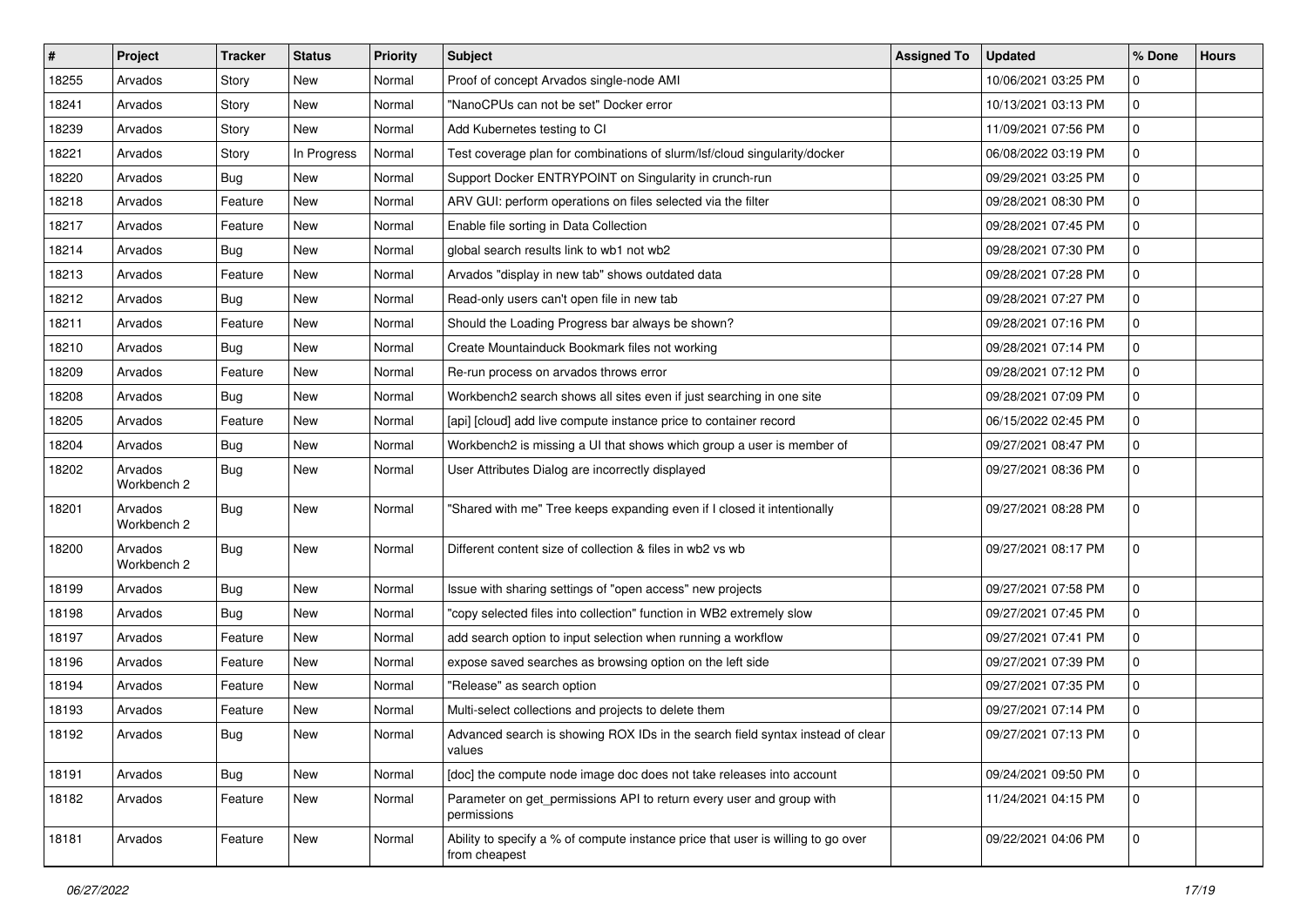| $\#$  | Project       | <b>Tracker</b> | <b>Status</b> | <b>Priority</b> | <b>Subject</b>                                                                                                            | <b>Assigned To</b> | <b>Updated</b>      | % Done      | <b>Hours</b> |
|-------|---------------|----------------|---------------|-----------------|---------------------------------------------------------------------------------------------------------------------------|--------------------|---------------------|-------------|--------------|
| 18179 | Arvados Epics | Story          | <b>New</b>    | Normal          | Better spot instance support                                                                                              |                    | 03/23/2022 01:47 PM | 0           |              |
| 18174 | Arvados       | Feature        | <b>New</b>    | Normal          | [servers] add logging with automatic rotation to user-specified directory                                                 |                    | 09/21/2021 09:08 PM | 0           |              |
| 18170 | Arvados       | Bug            | <b>New</b>    | Normal          | Display of long names can be improved on WB2                                                                              |                    | 09/20/2021 06:19 PM | 0           |              |
| 18168 | Arvados       | Bug            | <b>New</b>    | Normal          | Workbench2 Trash is not listing all trashed items                                                                         |                    | 09/20/2021 06:14 PM | 0           |              |
| 18167 | Arvados       | Bug            | <b>New</b>    | Normal          | Files in collection are not sorted                                                                                        |                    | 09/20/2021 05:38 PM | 0           |              |
| 18166 | Arvados       | Bug            | <b>New</b>    | Normal          | [Release] Auto-sync the arvados gem dependencies on RailsAPI and<br>Workbench1                                            |                    | 11/10/2021 04:14 PM | 0           |              |
| 18165 | Arvados       | Feature        | <b>New</b>    | Normal          | Whole-collection search in new collection viewer                                                                          |                    | 09/20/2021 02:43 PM | 0           |              |
| 18163 | Arvados       | Feature        | <b>New</b>    | Normal          | [Crunch] add CWL extension to limit the number of concurrently running jobs<br>during a scatter                           |                    | 01/10/2022 03:42 PM | 0           |              |
| 18161 | Arvados       | Bug            | <b>New</b>    | Normal          | [a-d-c] the arvados_dispatchcloud_queue_entries prometheus metric should<br>report actual instance types                  |                    | 09/16/2021 04:41 PM | 0           |              |
| 18150 | Arvados       | Story          | <b>New</b>    | Normal          | Document configuration items for customizing text in Workbench                                                            |                    | 09/15/2021 01:31 PM | 0           |              |
| 18124 | Arvados       | Feature        | <b>New</b>    | Normal          | User edit page                                                                                                            |                    | 09/13/2021 10:05 PM | 0           |              |
| 18118 | Arvados       | Bug            | <b>New</b>    | Normal          | investigate separate socket timeouts waiting for connection and HTTP<br>response in Python SDK                            |                    | 09/08/2021 03:22 PM | 0           |              |
| 18117 | Arvados       | Story          | In Progress   | Normal          | Sample tracker                                                                                                            |                    | 09/08/2021 02:02 PM | 0           |              |
| 18114 | Arvados       | Bug            | <b>New</b>    | Normal          | [a-d-c] slow down retries when CreateInstance returns non-quota/non-throttle<br>errors                                    |                    | 09/07/2021 06:11 PM | 0           |              |
| 18101 | Arvados       | Bug            | <b>New</b>    | Normal          | [a-d-c] [AWS] add option to spin up (spot) instances in more/all availability<br>zones in the region                      |                    | 09/03/2021 08:16 PM | 0           |              |
| 18075 | Arvados       | Bug            | <b>New</b>    | Normal          | arvados-dispatch-cloud should respect Containers.MaxComputeVMs                                                            |                    | 08/30/2021 07:33 PM | 0           |              |
| 18071 | Arvados       | Feature        | <b>New</b>    | Normal          | Use postgresql advisory locks to prevent concurrent dispatcher / keep-balance<br>processes                                |                    | 08/26/2021 05:55 PM | 0           |              |
| 18047 | Arvados Epics | Story          | <b>New</b>    | Normal          | Faceted search of metadata                                                                                                |                    | 02/18/2022 10:02 PM | 0           |              |
| 18019 | Arvados       | Bug            | <b>New</b>    | Normal          | [deployment][arvados-formula] selinux breaks many installation steps                                                      |                    | 08/12/2021 06:31 PM | 0           |              |
| 18016 | Arvados       | <b>Bug</b>     | <b>New</b>    | Normal          | [api] remove unused last_used_at and last_used_by_ip_address columns on<br>api_client_authorizations table                |                    | 08/12/2021 02:52 PM | 0           |              |
| 18011 | Arvados       | Bug            | <b>New</b>    | Normal          | [packaging][centos7] systemctl daemon-reload should be run by the post-inst<br>script when upgrading packages on centos 7 |                    | 08/13/2021 12:07 AM | 0           |              |
| 18009 | Arvados       | Bug            | <b>New</b>    | Normal          | [controller] always returns an empty "unsigned_manifest_text" field for<br>collections                                    |                    | 08/11/2021 05:15 PM | 0           |              |
| 18008 | Arvados       | Bug            | New           | Normal          | [api] reqid not always being recorded in the api server log                                                               |                    | 08/11/2021 05:06 PM | 0           |              |
| 18000 | Arvados       | <b>Bug</b>     | New           | Normal          | [deduplicationreport] negative number in the "saved by Keep deduplication"<br>report                                      |                    | 08/10/2021 01:27 PM | $\mathbf 0$ |              |
| 17993 | Arvados       | Feature        | New           | Normal          | [deduplication-report] supports storage classes                                                                           |                    | 11/23/2021 09:26 PM | 0           |              |
| 17988 | Arvados       | Feature        | New           | Normal          | Enforce memory limits using Singularity + cloud                                                                           |                    | 06/22/2022 02:55 PM | 0           |              |